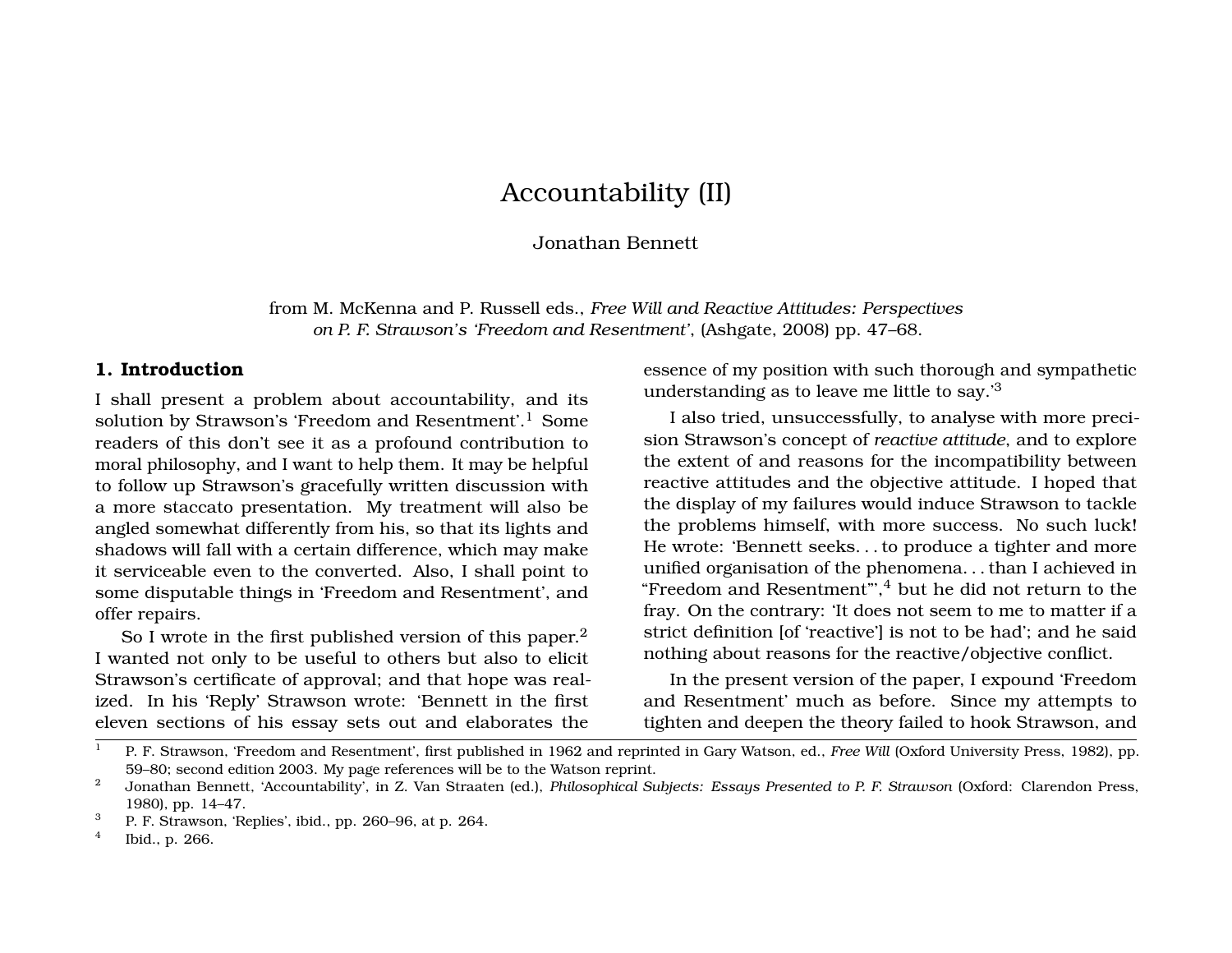are not of much intrinsic interest, I now omit them. I shall, however, add an application of the doctrines of 'Freedom and Resentment' to the most basic philosophical question regarding punishment.

## **2. Accountability**

We welcome some events, and regret some. Among the kinds of events that may be welcomed or regretted are human actions. When we regret an action, we may blame the agent for it, resent his doing it, hold it against him, find fault with him, speak of or to him in a manner that is censorious or vilifying or abusive, seek revenge, demand punishment. These responses are all related to *blame*—not as a faulty compass may be blamed for an accident, but in the stronger sense in which the object of blame must be believed to be personal, and the attribution of blame is a censure or reproach, which could naturally carry with it thoughts about moral unworthiness. When we welcome an action, we may respond with praise, admiration, gratitude, thoughts of reward, or the like. These responses can be thought of as praise-related—not as one might praise a fine physique or beautiful hair, but rather as one might accompany praise with thoughts of moral worth.

I shall assume that blame-related and praise-related responses to actions constitute two classes of responses, each of which is unified enough for philosophy to be done about it. (If they do not, this essay will collapse; but so also will much of the literature.) Any unclarity about the borderlines of the two classes will be harmless, because my main points can be made in terms of responses that are well in from the boundaries.

Certain discoveries about why a regretted action was performed will lead any civilized person to regard blame-related responses as inappropriate. Suppose someone commits a

murder, and it turns out that he had a brain tumour which had a crucial role in the causation of the murderous act: every victim of such a tumour would be virtually certain to commit hostile and violent acts, and this man will become a mild and reliably law-abiding citizen once his tumour is removed. In that case, it would be inappropriate to respond to the murder with reproaches etc., or to seek revenge or demand punishment. This man is not blameworthy.

Similarly, if a welcome action is explicable in a certain way, praise-related responses are inappropriate. If a benefactor was manifesting an insane compulsion to give things away, the beneficiary may welcome the gift but should not be grateful for it. This person is not praiseworthy.

It is widely believed, I think rightly, that what stops the performer of a regretted action from being blameworthy is just what stops the performer of a welcomed action from being praiseworthy. Anyway, the two sets of conditions have a large overlap, which is my topic.

By 'accountable' I shall mean 'blameworthy or praiseworthy': someone is 'accountable' for an action, in my usage, if a blame- or praise-related response to the action would not be inappropriate. And my concern is with a problem about the conditions for 'accountability' in this sense. Since appropriateness can be a matter of degree, so can accountability; but I shall mainly use all-or-nothing formulations, to keep things simple. What about actions that are not notably regrettable or welcomable? Their authors are not 'accountable' for them in my sense, which seems wrong. It does not matter. My concern is with cases where the question of accountability *comes up* in a natural way, namely ones that are regretted or welcomed, so that praise or blame may be appropriate.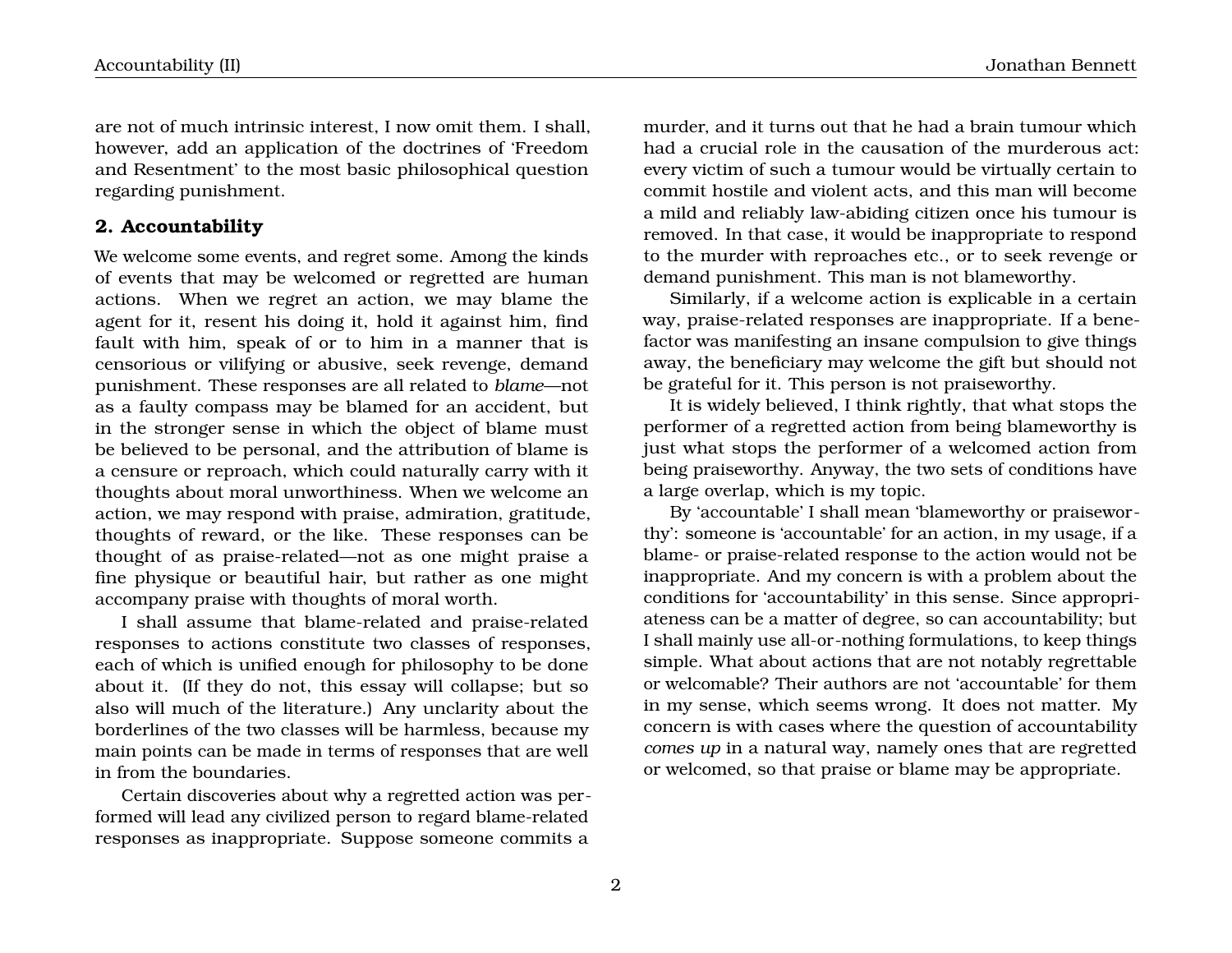#### **3. A problem**

I cannot pretend to tell, even abstractly, the whole story about the conditions for accountability; but two of them suffice for my purposes. For someone to be accountable for an action, **(1)** the action must relate in a certain way to his decisions, and **(2)** his decision-making capacities must satisfy a certain condition. More specifically: he is accountable for doing A only if **(1)** he would not have done A if he had decided (or chosen or willed or wanted, etc.) not to do A; and **(2)** he could have decided not to do A. There is no special problem about **(1)**: if it is not satisfied, then something prevents him from not doing A, or makes him do A; and it is unproblematic to accept that the agent is then not accountable for doing A. But condition **(2)**, and especially its use of 'could have', raises a problem which I shall now present as abstractly as possible.

If determinism is true, then for any event E occurring at time T there obtained at an earlier time a state of affairs that causally sufficed for E's occurring at T and therefore causally ruled out E's not occurring at T. Now, it is not obviously absurd to think that 'An earlier state of affairs obtained which causally ruled out the non-occurrence of E' entails 'E could not have not occurred'; so it is not obviously absurd to think that determinism implies that nothing which did happen could have not happened, and thus implies that there is no accountability.

There are two ways of meeting this difficulty.

#### **4. The libertarian answer**

One is to suppose that determinism is false. So it probably is, in which case some events 'could have' not happened, in the sense of not being preceded by causally sufficient conditions for their occurrence. But this does not help to rescue accountability; for a chance event, whose occurrence is a matter of absolutely brute, inexplicable fact, is one for which obviously nobody is accountable. I am assuming that accountability requires intelligibility, and that something which is not caused cannot be rendered intelligible or removed from the 'brute fact' category. Causal explanation is not the only kind; but no explanation is possible for an event for which there is no causal explanation. For arguments directly in support of this, see Hobart's classic paper.<sup>1</sup> Indirect support comes from the plausibility of current philosophical theories that give the concept of cause a primary place in memory, personhood, action, and so on.

It is also instructive to look at actual attempts to base accountability on the falsity of determinism. For example, C. A. Campbell says that accountability belongs only to actions that arise partly from 'effort of will'; causes may limit what a man can do, but he is accountable only if causes leave open the question of whether the man will follow his baser desires or rather the call of 'duty', and this depends upon how much 'effort of will' he exerts towards doing what he conceives to be 'his duty'.<sup>2</sup> But Campbellian 'effort of will' cannot be what we ordinarily describe in terms of 'effort' or 'trying' or 'struggling to do one's best' or the like; for those expressions name phenomena with thick causal roots running back into the past. How hard someone tries to do

<sup>1</sup> R. E. Hobart, 'Free Will as Involving Determination and Inconceivable Without It', *Mind* 43 (1934), pp. 1–27; reprinted under the author's real name, Dickinson Miller, *Philosophical Analysis and Human Welfare*, (Reidel, 1975), pp. 104–131.

<sup>2</sup> C. A. Campbell, 'In Defence of Free Will', published in 1938 and reprinted in *In Defence of Free Will and Other Philosophical Essays* (London, 1967), pp. 35–55; see especially pp. 42–5.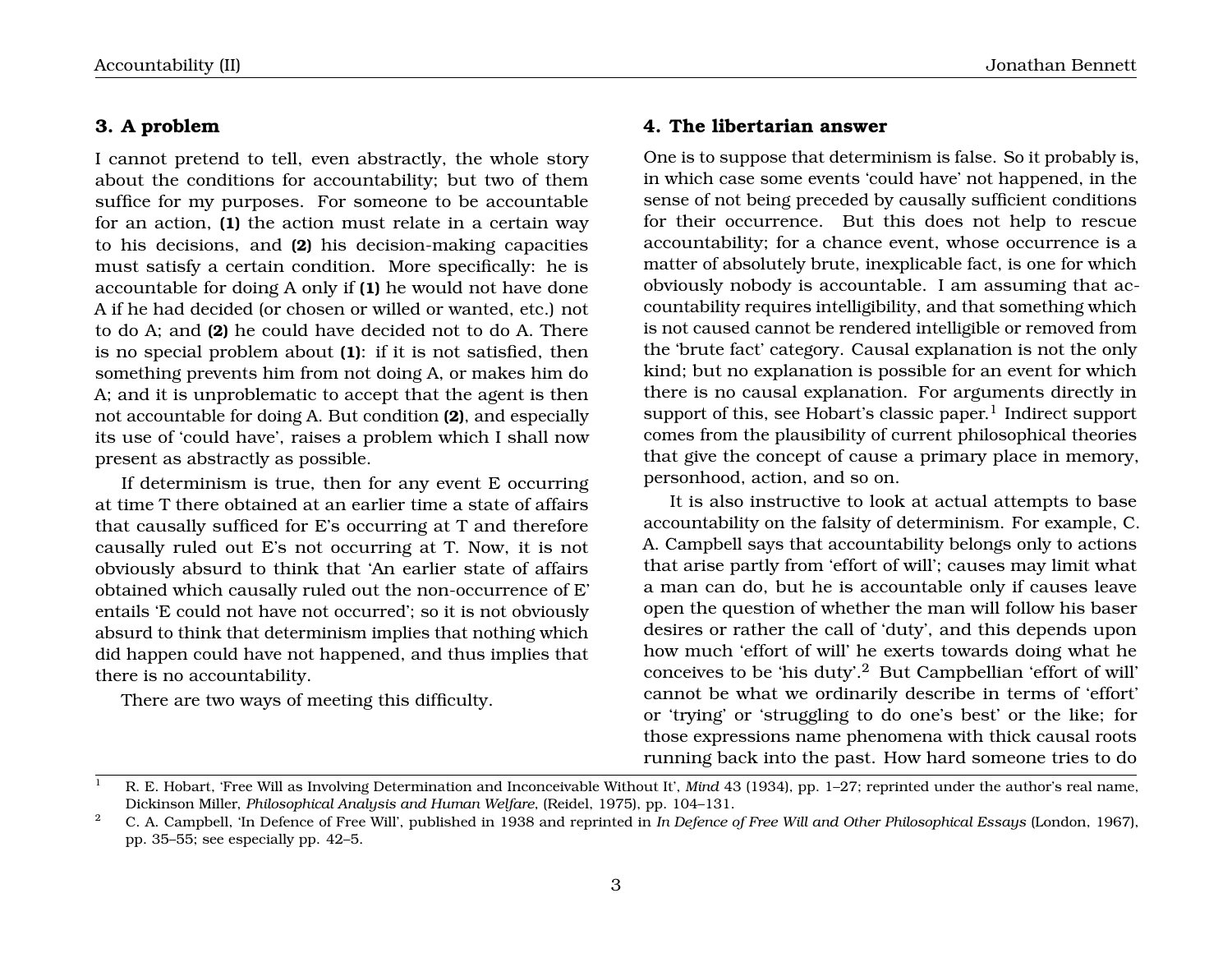his best can be affected by parental and other influences, and by his having resolved to do his best, meditated on the importance of morality, and so on. But such influences cannot bear upon Campbellian 'effort of will', which is a pure repository of uncaused determinants of action. So we don't know what Campbellian 'effort of will' is, and hence can have no reason to connect it in any way with accountability. I predict the same fate for any attempt to base accountability on uncaused inputs into action.

## **5. The reconciling answer**

The other way of trying to rescue accountability is by arguing that any sense of 'could have' which makes it true that

> **(1)** If determinism is true, then it is never true of something that did not happen that it could have happened

is stronger than any sense of 'could have' which makes it true that

> **(2)** An agent is accountable for an action only if he could have decided not to perform it.

I accept that there is this ambiguity, and that the nonexistence of accountability therefore does not follow from determinism; and this is the currently most popular view of the matter. But it needs to be stiffened by an account of what the sense of 'could have' is that renders **(2)** true. The various attempts to explain this sense have in common something like this: An agent 'could have' decided differently if there was no impediment or obstacle to his doing so; the idea being that just as there are outer obstacles to executing one's will, there are also inner obstacles or impediments to the exercise of one's will. (It would be easy to restate this

<sup>1</sup> Moritz Schlick, *The Problems of Ethics* (trans. D. Rynin, Prentice, 1939), ch. 7. See also Hobart, op. cit., pp. 24–7; P. H. Nowell-Smith, *Ethics* (Pelican 1954), pp. 300–6; John Hospers, 'What Means this Freedom?', in Sidney Hook (ed.), *Determinism and Freedom in the Age of Modern Science* (NYU Press, 1958), pp. 113–30, at pp. 115–19.

Accountability (II) Jonathan Bennett

whole discussion in terms of 'compulsion' or 'coercion' of the will.) Now, of course, the problem has been relocated, and we must explain what an 'obstacle' is. There is no special problem about (outer) obstacles to the executing of one's will: they are just states of affairs which bring it about that one does not refrain from performing an A even if one chooses, decides, wants, etc. not to perform an A; and it is not puzzling that accountability should require the absence of such obstacles, for the blame- and praise-related responses are essentially directed to what agents willingly do.

But there is a double problem about obstacles to the exercise of the will. The item in question does not stand in opposition to the agent's will—so why is it an 'obstacle'? The action in question is performed willingly—so why is the person not accountable for it?

The former question might be answered by adducing facts about usage, exhibiting semantic principles according to which a brain tumour may count as an 'obstacle' while certain other causally sufficient conditions do not. But that will leave untouched the harder, deeper half of the problem: if tumours count as 'obstacles' or 'impediments' whereas some brain-structures do not—or if brainwashing counts as 'coercive' whereas normal education does not—then why does accountability depend upon facts about impediments or obstacles or coercion?

## **6. The Schlickian rationale**

Until 'Freedom and Resentment' appeared, the only answer to this question that the literature contained was the one offered by theories of accountability like Moritz Schlick's.<sup>1</sup> These focus on the notion of moral pressure, considered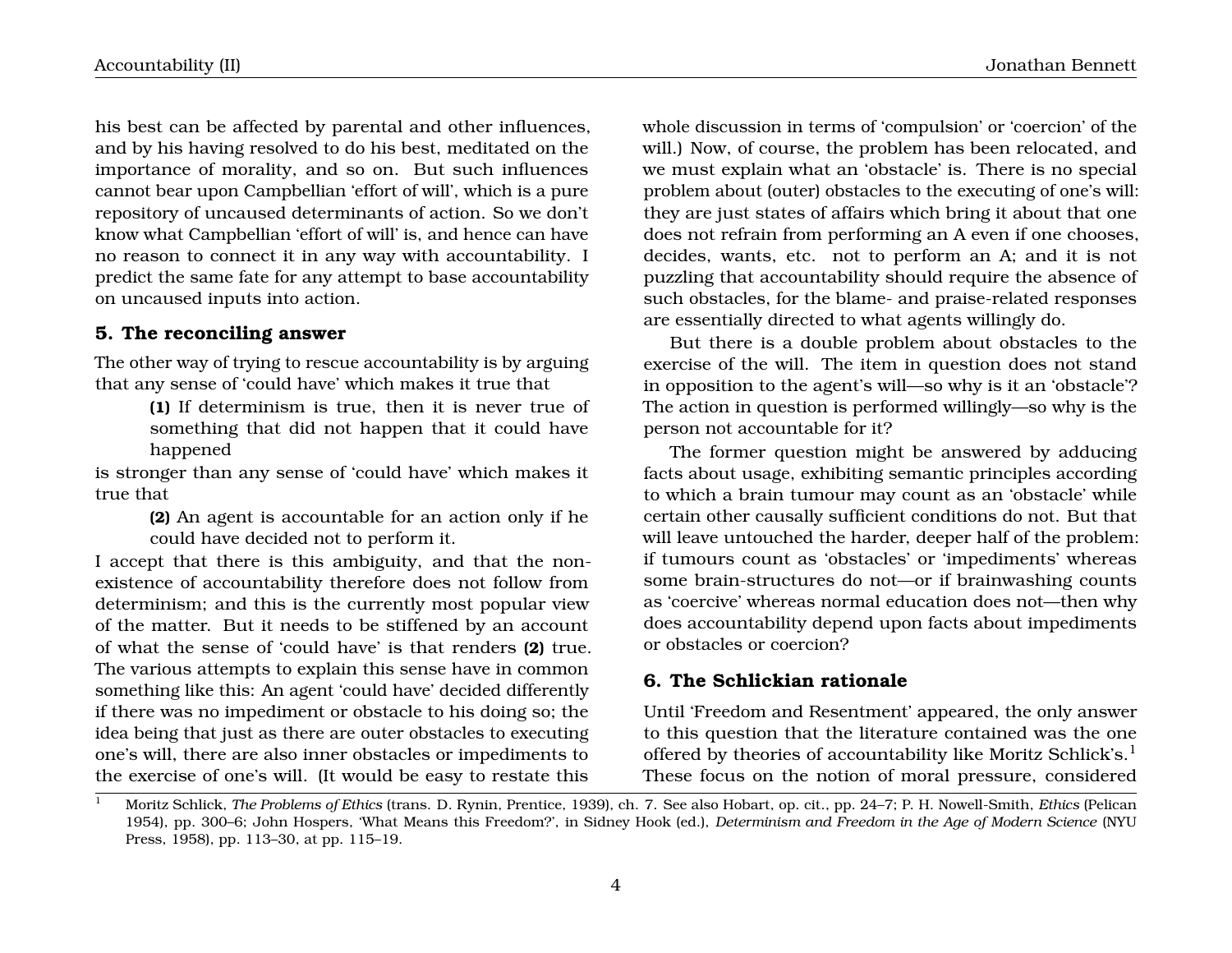as a means for changing the likelihood that the person concerned (or others who know of the 'pressure') will act similarly on later comparable occasions. Moral pressures extend from faint expressions of (dis)approval through to dire punishments and munificent rewards—a mixed bag, but all capable of generating threats or inducements, i.e. of equipping someone with a thought of the form 'If I perform an A, the upshot is likely to be U', which may affect his decision whether to perform an A. (For brevity, I shall concentrate on deterrence, ignoring encouragement; and on deterrence of the protagonist, ignoring onlookers.) Now, if someone performs an A and would not have been deterred by threats, then on future closely similar occasions he will again be undeterred by them; and so it is not useful to apply them to him by morally pressuring him in respect of the A which he has performed. That, according to Schlickian theories, explains the extent—the range—of the concept of accountability: the man with the brain tumour, for example, is not accountable for what he did because it is so unlikely that the exerting of moral pressures would have deterred him from doing it. Similarly with the person who has been brainwashed. Quite generally—say the Schlickian theories—we do not hold babies, the insane, the intellectually handicapped, the tortured, accountable for bad things they do, because it is not useful to apply moral pressures to someone who is too young, too ill, too stupid, too hard-pressed, to be affected by them.

Accountability is strongly correlated with susceptibility to moral pressures, and so Schlickian theories draw the line—or locate the continuum—in about the right place. And they do not employ an unexplained 'could have', but only the relatively plain 'would have' which occurs in the form 'If he had thought..., he would have decided...'. Furthermore, they describe accountability in a way that offers to explain *why* the concept's limits lie where they do. Without that explanatory component, Schlickian theories would not be seriously interesting.

#### **7. Why Schlickian theories are unacceptable**

With it, however, they are in trouble: the Schlickian description of what accountability is—or of what the concept is for is obviously incomplete and strikes most people as positively wrong. The latter will say that although a distinction based on the utility of a certain sort of therapy or behaviour-control might coincide with accountability/non-accountability, it cannot give the latter's essence, and that the Schlickian rationale for the line misrepresents the real nature of our praiseand blame-related responses. When we express indignation for someone's cruelty, or admiration for his unselfishness, we usually are not engaged in any sort of therapy. Blame-related responses all involve something like hostility towards the subject; whereas a moral-pressure therapist, though he may have to feign ill-feeling for therapeutic purposes, can in fact be in a perfectly sunlit frame of mind. And—to move briefly to the 'welcome' side of the fence—one may apply moral pressures to encourage a welcomed kind of behaviour while remaining in an ice-cold frame of mind, with no feelings of gratitude, admiration or the like.

Schlickians defend their omission, arguing that we ought to jettison blame-related responses and handle ill-doers purely with a view to producing the best possible outcome. But what about the praise-related responses? Schlickians never say that we should give up admiration and gratitude and settle for 'therapies' aimed at encouraging recurrences of the welcomed kind of behaviour; but shouldn't they say just that? If blame-related responses are condemned just because we cannot explain the extent of accountability except by relating it to the relevance of a certain kind of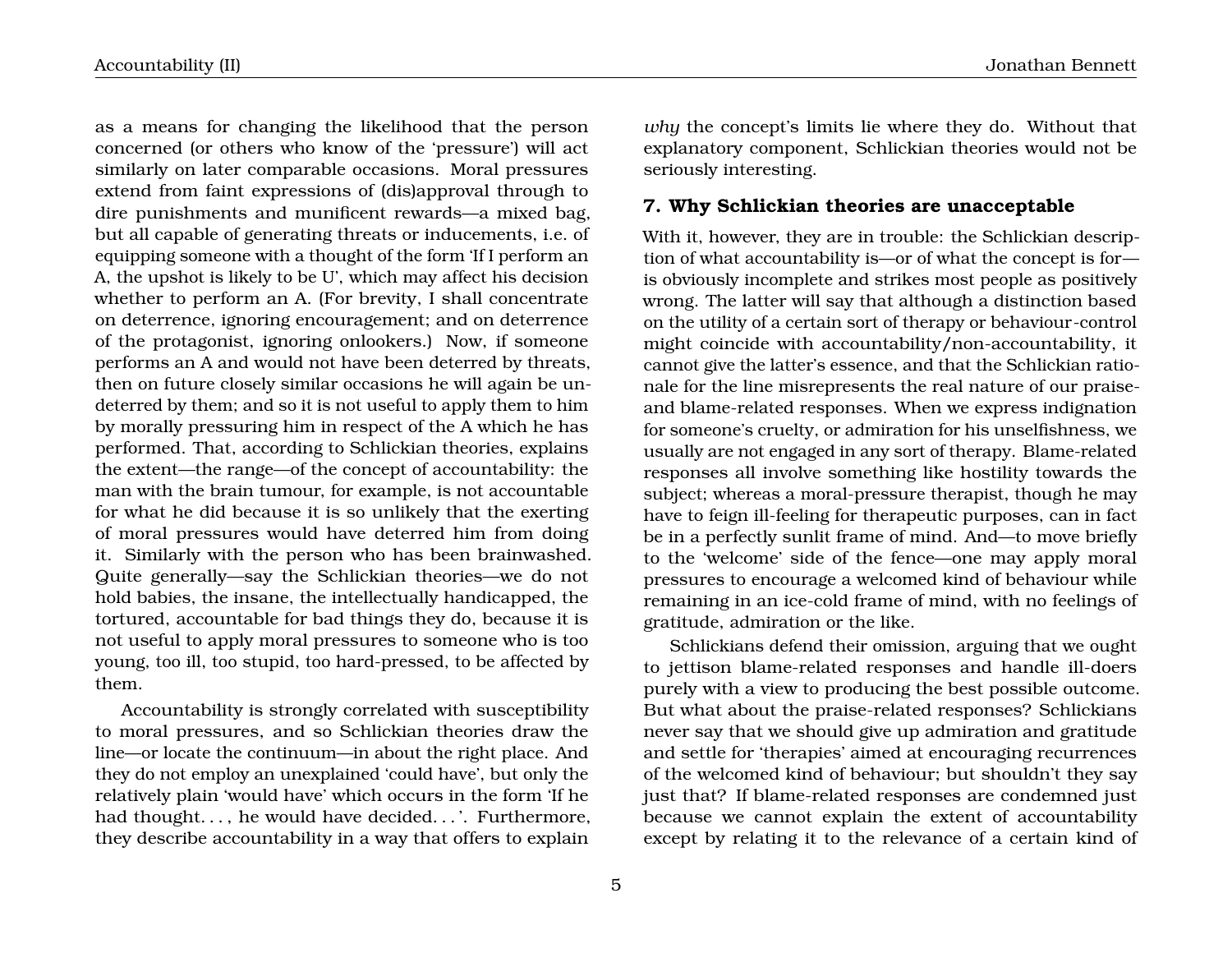'therapy', then there is a strictly analogous case against the praise-related responses; but obviously we ought not to give up admiration and gratitude. So something has gone wrong.

We need to make room for at least part of what Schlickian theories omit, doing so in a manner that is not embarrassed by renewed difficulties over explaining why the line falls where it does. This double need is, in my view, satisfied by 'Freedom and Resentment'.

## **8. Reactive feelings**

According to Strawson, all that is omitted by Schlickian theories is the element of what he calls *reactive attitudes*, from which I shall at first lift out the component notion of a reactive *feeling*. Reactive feelings are ones that are prominent in blame, reproach, vilification, resentment, admiration, gratitude, praise and so on. (If I could define 'reactive' I would do so, rather than resorting to examples.) Clearly, Schlickian theories offer us a way of handling accountability, or some notion coextensive with it, in a manner that does not demand reactive feelings. It is a manner that does demand the *objective attitude* towards the person concerned. The phrase 'the objective attitude' is Strawson's, and the core of its meaning seems to be this: To adopt the objective attitude towards something is to inquire into how it is structured and/or how it functions.

Many people find that feelings such as those of resentment and gratitude, indignation and admiration, do not easily occupy the mind along with a thoroughgoing concern to study the subject's behaviour patterns. That is why, as Strawson points out, one can dispel a hostile reactive feeling by cultivating objectivity of attitude towards the offender, e.g. dispelling indignation by viewing him as 'a case'.

In so far as reactive feelings won't mix with through objectivity, to that extent we must choose: we cannot always

proceed as Schlick would have us do while also throwing in reactiveness for good measure. Now, really, all that Schlickian theory advocates is that we let our response to each welcomed or regretted action be guided by a concern for achieving the best over-all outcome. So if reactive feelings are to have a place in our lives, we cannot always ask ourselves 'What response to that action will be for the best in the long run?' Displays of indignation or of gratitude often produce good results; but such feelings cannot be motivated by the desire to produce good results, nor, it seems, are we able closely to control them by thoughts of what will bring the best results. So apparently reactive feelings can have a considerable place in our lives only at the risk of our sometimes not acting in the most fortunate manner; and that fact might be used in a Schlickian counter-attack. Strawson's defence is to maintain that it would be unfortunate if we were always guided by the thought of what would be most fortunate: the prospect of human life with continual Schlickian preoccupations and no reactive feelings, he says, is barely conceivable and wholly repellent. And so the practical question 'Should we try to rid ourselves of reactive feelings?' is given a suitably practical answer.

## **9. The extent of accountability: Strawson's rationale**

When should reactive feelings occur? Well, to start with, Strawson marks off the area in which they would be flatly inappropriate, as fear is in the absence of danger. We could call this the area of non-accountability. Strawson gives a non-Schlickian rationale for that line's falling where it does, i.e. for the *extent* of the concept of accountability (pp. 64–7 of the Watson reprint). It has two parts, corresponding to the two main things Strawson says about the role of reactive feelings in our lives. **(1)** They get their value from their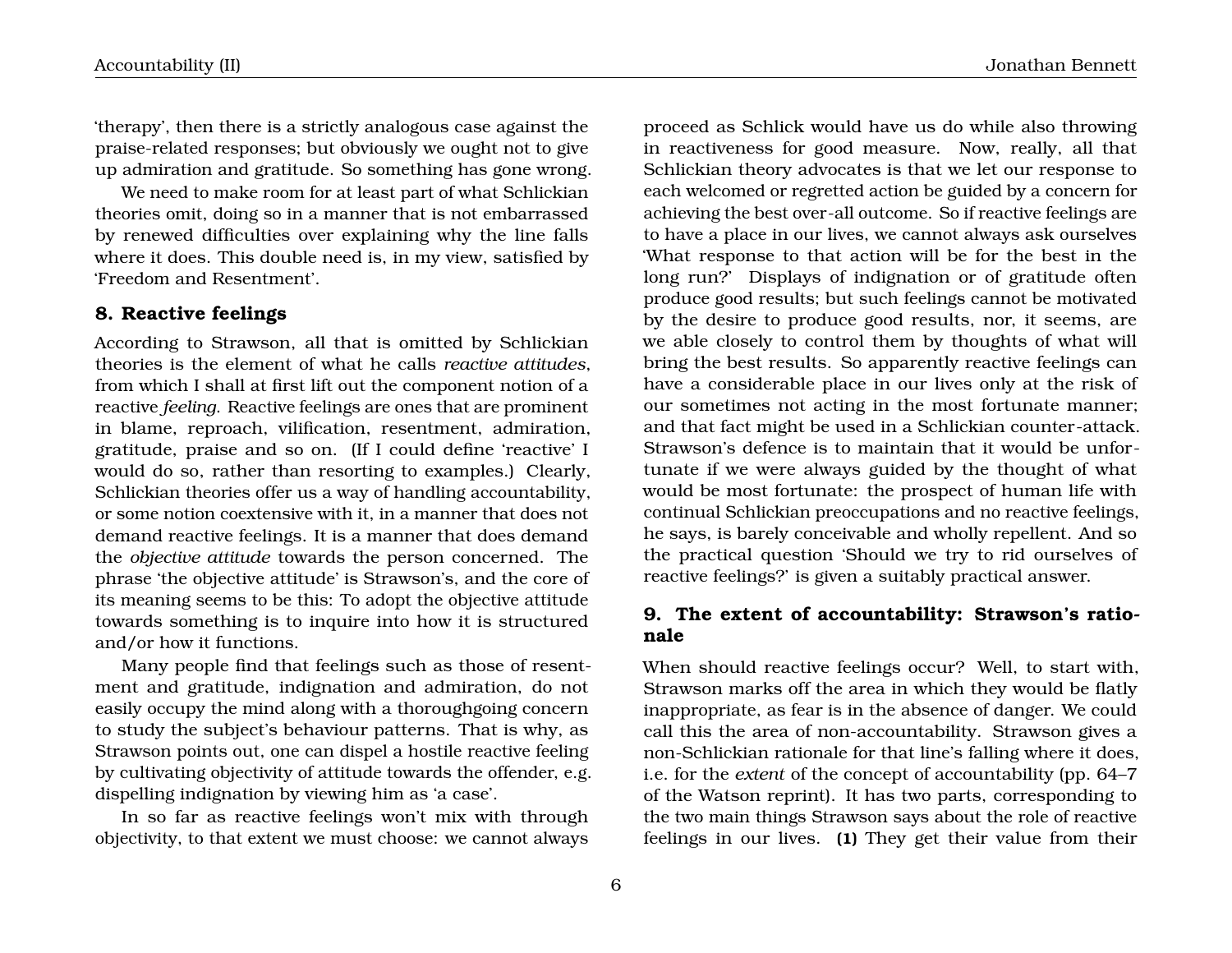role in normal, adult, interpersonal relations; and so it is inappropriate to have such feelings towards someone whose youth, mental ill-health, etc. incapacitates him—whether temporarily or permanently—for such relations. **(2)** They are essentially expressions of one's caring about the attitudes of other people; and so they can be inappropriate because 'he didn't realize...', 'they couldn't help...', 'she didn't mean...' etc., where behaviour does not really manifest attitudes which it superficially seems to manifest. Under both **(1)** and **(2)**, incidentally, there is plenty of room for accountability to be a matter of degree.

Without denying that this is a therapeutically useful place to draw the line, therefore, Strawson can still maintain that utility is not the whole story since he has also a non-Schlickian explanation for the line's falling where it does.

## **10. The topology of blame**

Within the area where reactive feelings are never flatly inappropriate, there may be sub-areas where they would predictably be so harmful that they should be systematically excluded from them: Strawson gives the example of the feelings of a psycho-analyst towards a patient. (Another plausible candidate is the applying of the penal code—a topic I shall discuss in my final sections.) However, to try always to keep reactive feelings within the bounds of prudence—avoiding every counter-productive fit of pique or surge of love—would involve keeping them continuously under objective-teleological control; and that seems to be impossible. If our lives are to have a measure of warmth and engagement and spontaneity, we must pay the price of sometimes not acting in the most prudent or fortunate way. This throws a new light on the conspicuous unruliness of our emotional lives. It is not merely true, but inevitable

and acceptable, that the detailed facts about when a given person has feelings of indignation, admiration, resentment, gratitude etc. partly reflect individual temperament, personal style, the mood of the moment, perhaps physiological accident.

A picture might help. There is a large 'accountability' circle within which reactive feelings are confined: it roughly coincides with the circle within which moral-pressure therapies have some chance of success. Inside that, there are smaller circles marking areas from which it is prudent to exclude reactive feelings because they are *so* counter-productive there. Their fully permissible range, then, consists of the area that lies inside the large circle and outside the smaller ones. They are free to roam through that area without further confinement: one cannot mark off further sub-areas within which reactive feelings are mandatory, or establish any rules of the form: if..., then it is wrong not to be indignant (grateful, resentful, etc.). In speaking of the ability to dispel a reactive feeling on a given occasion by cultivating thorough objectivity towards a person in question, Strawson says that we 'sometimes' have this option (p. 67); but I think he would and should allow that that option is always theoretically open, i.e. that it is never just wrong—though it is sometimes psychologically impossible—to dispel one's reactive feelings by retreating into objectivity. We can regard someone as 'a case' without believing or pretending that he is mentally ill etc.; for it is just a matter of thoroughly viewing him, in a spirit of inquiry, as a natural object, and this can never be 'wrong in the nature of the case'.

This has an important upshot, which for brevity's sake I shall state only in terms of blame. Consider the proposition that someone 'is blameworthy'. Strawson has a sense for this if it means that it would *not be wrong to* blame the person, but not if it means that it would *be wrong not to* blame him.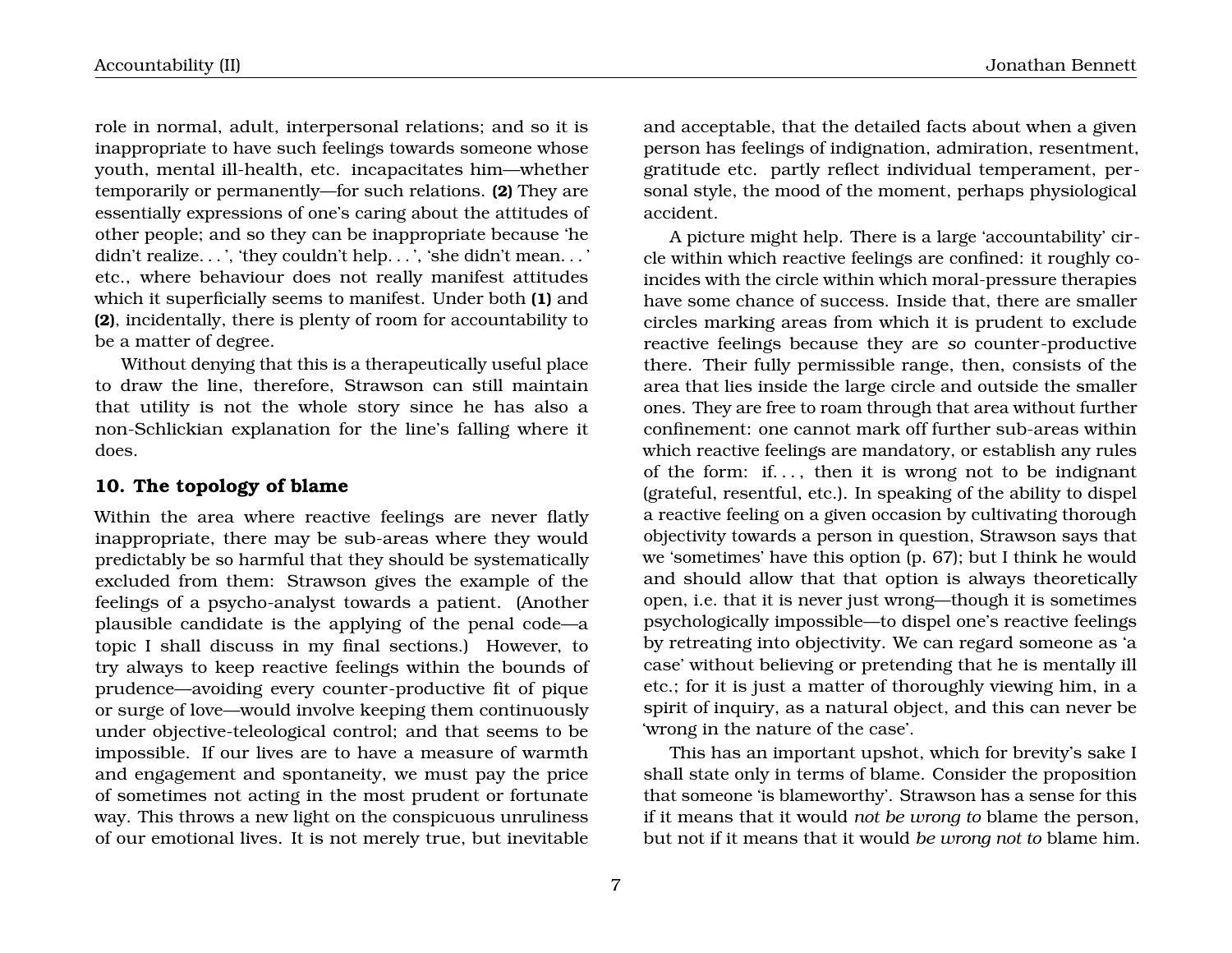There is a way of thinking about accountability according to which a person's being 'to blame' implies that blame ought not to be withheld from him (though he may be spared its consequences because of forgiveness); but Strawson's account has nothing like this—no imperatives demanding indignation or any other reactive feeling, but only imperatives forbidding them in certain areas, and permissions to have them in the remaining areas.

This is one mark of the non-propositional nature of blaming, praising etc. in Strawson's account: feelings are made central, and are not tied systematically to any propositions about their objects. My feeling of indignation at what you have done is not a perception of your objective blameworthiness, nor is it demanded of me by such a perception. It expresses my emotional make-up, rather than reflecting my ability to recognize a blame-meriting person when I see one. The gap left by the Schlickian account is not to be filled by facts about desert or about the meriting of blame, facts that are acknowledged by the adoption of reactive attitudes; rather, in Strawson's words, 'it is just these attitudes themselves which fill the gap' (p. 79).

Strawson says that his theory provides a basis for an understanding 'of what we mean, i.e. of *all* we mean, when, speaking the language of morals, we speak of desert, responsibility, guilt, condemnation, and justice' (p. 78). I believe that his theory is more revisionary—or, rather, excisionary than this implies, because I think that many people have a notion of accountability which incorporates the belief that desert or blameworthiness or accountability is strictly a matter of objective fact. Perhaps Strawson means to claim only to have provided for every *coherent* element in 'what we mean', so that what is offered is not a fully conservative

theory but rather a maximal salvage. That claim would be correct, I think, but I cannot prove it is. I don't anticipate anyone's denying that Strawson's account is all right as far as it goes, but some may maintain that it is not the whole story. We can evaluate that claim when they tell us what the rest of the story is supposed to be.

## **11. An impasse explained**

This work of Strawson's yields benefits that he does not explicitly point out. One is a satisfying way of settling (at last !) the old issue about determinism as a threat to accountability. Many careful and intelligent people are influenced by lines of thought in which a person is presented as a natural object whose structure and behaviour ultimately results from nothing but the behaviour of parts of the universe other than himself; and in which his behaviour is presented as wholly predictable. Such lines of thought lead many people to say that the person is not really accountable for what he does—that his behaviour results from his structure and his environment, both of which are ultimately hands that were dealt to him by God or nature, so that neither they nor anything resulting purely from them should be blamed upon the person himself. I call this position 'Spinozism'.

It is often said that Spinozism is a pure product of conceptual muddle: someone who thinks that determinism rules out accountability must be failing to grasp which sufficient conditions count as 'compelling', which relations to the universe count as 'victimhood', which sort of predictability defeats accountability, and so on. For example: 'We have here. . . a persistent, an age-long deadlock due solely to the indisposition of the human mind to look closely into the meaning of its terms.'<sup>1</sup>

This cannot be the whole story; for many people, without

<sup>1</sup> Hobart, op. cit., p. 107 of the reprint.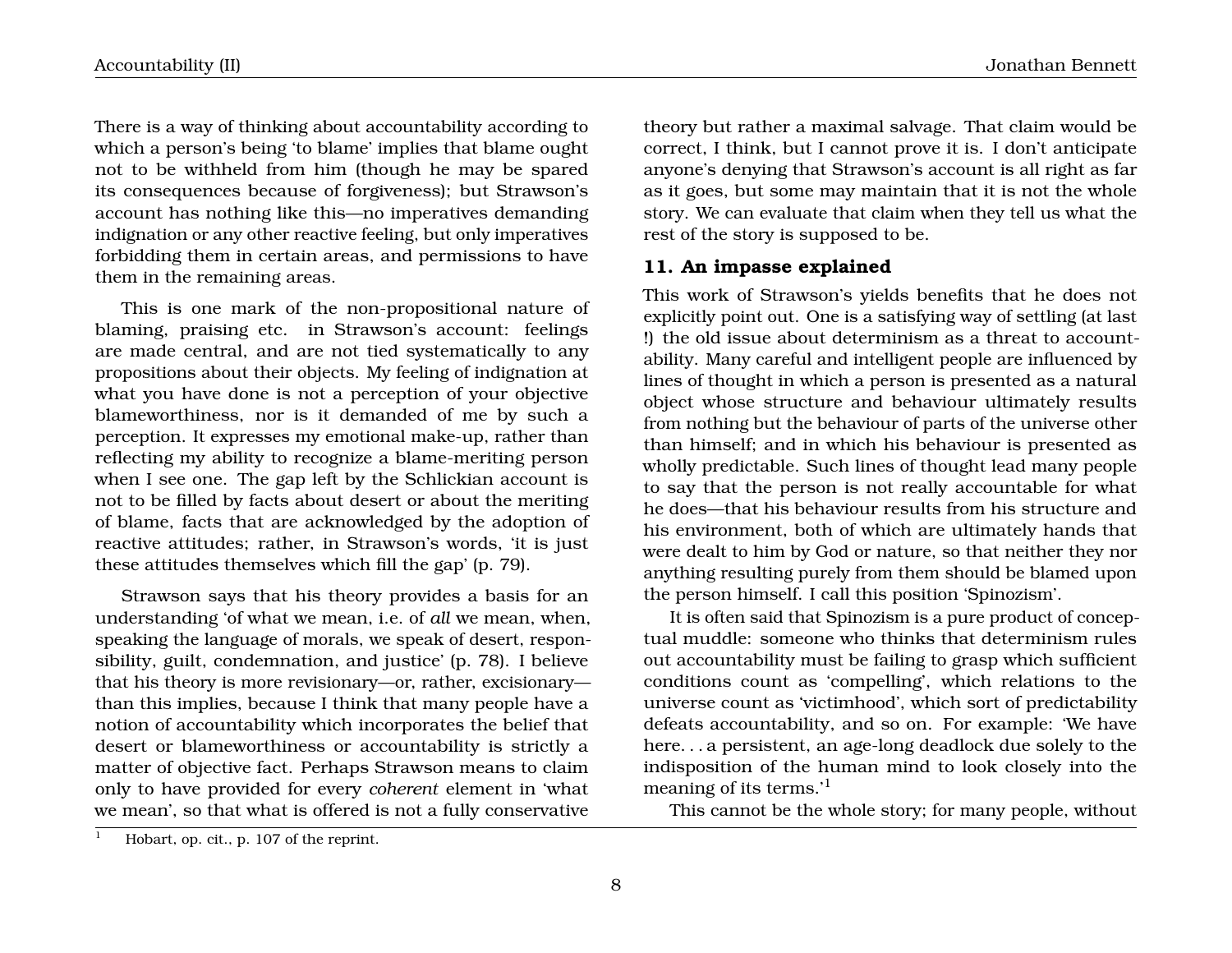being in the least muddled, hold that if a person is as God or nature made him, and if how he is determines what he does, then it is 'in some ultimate sense hideously unfair' that he should be blamed for bad things that he does. That phrase comes from Bernard Williams. $^{\rm l}$  In the course of sketching Kant's theory of freedom, he offers something that could explain the power of determinism to create doubts about accountability. It is that one element in 'moral ideas influenced by Christianity' is the thought 'that moral worth must be separated from any natural advantage whatsoever', a thought that led Kant 'to the conclusion that the source of moral thought and action must be located outside the empirically conditioned self'.

One version of this frame of mind depends on the belief in a God who is ultimately responsible for every fact about the natural realm, and is also the arbiter and punisher of wrongdoing. This implies that there is something repellent about the idea of someone's being blameworthy for an action that is an inevitable consequence of earlier states of the universe. The God of Christianity, it seems, cannot justly blame us for anything unless he has given us some kind of agency that takes our actions right out of his field of operations. The causal order he has imposed on the universe must be incomplete, and we must be able to determine some of what happens in the gaps.

That, however, does not meet the need. When *in*determinism is taken seriously, it seems equally at odds with accountability. When we view a human action as *not* deterministically caused, so that the totality of its causal antecedents did not settle whether the person would act thus rather than so, his acting thus strikes us as random, a matter of luck, and our sense of him as possibly to blame

for his behaviour is again weakened. Some will say that this is because of another conceptual muddle: we have thought in terms of mere indeterminism instead of in terms of *agent causation*. How the person acted was not fully determined by antecedent states of the universe because it was partly determined by *him*. In the absence of an account of agent causation—I mean one that is coherent, detailed, and deep—this sounds like whistling in the dark. I do not think that many people would be attracted to it if they did not see it as their best chance of rescuing accountability. I shall offer something better.

First, I should mention the not unpopular view that both sides of the impasse are right: someone's being accountable for an action is incompatible *both* with its having been deterministically caused by antecedent states of the universe *and also* with its not having been so determined; from which it follows that our concept of accountability is inconsistent, making demands that the world could not possibly meet. This might be correct; I do not hold on principle that everything must be all right with our conceptual scheme. But it would be unphilosophical to leave it at that. If we have a logically unsatisfiable concept of accountability, why do we have it? It must be because we are pulled two ways; and we should ask what does the pulling. Strawson's work could enable us to answer that question; it could let us strengthen and complete the inconsistent-concept diagnosis of the impasse, by explaining what led us into that conceptual mishap. I shall present it, however, as doing something different, namely explaining the impasse without supposing any inconsistent concept to be involved. It matters little which of these we adopt.

<sup>1</sup> Bernard Williams, 'Morality and the Emotions', reprinted in his *Problems of the Self* (Cambridge University Press, 1973), pp. 207–229, at p. 228.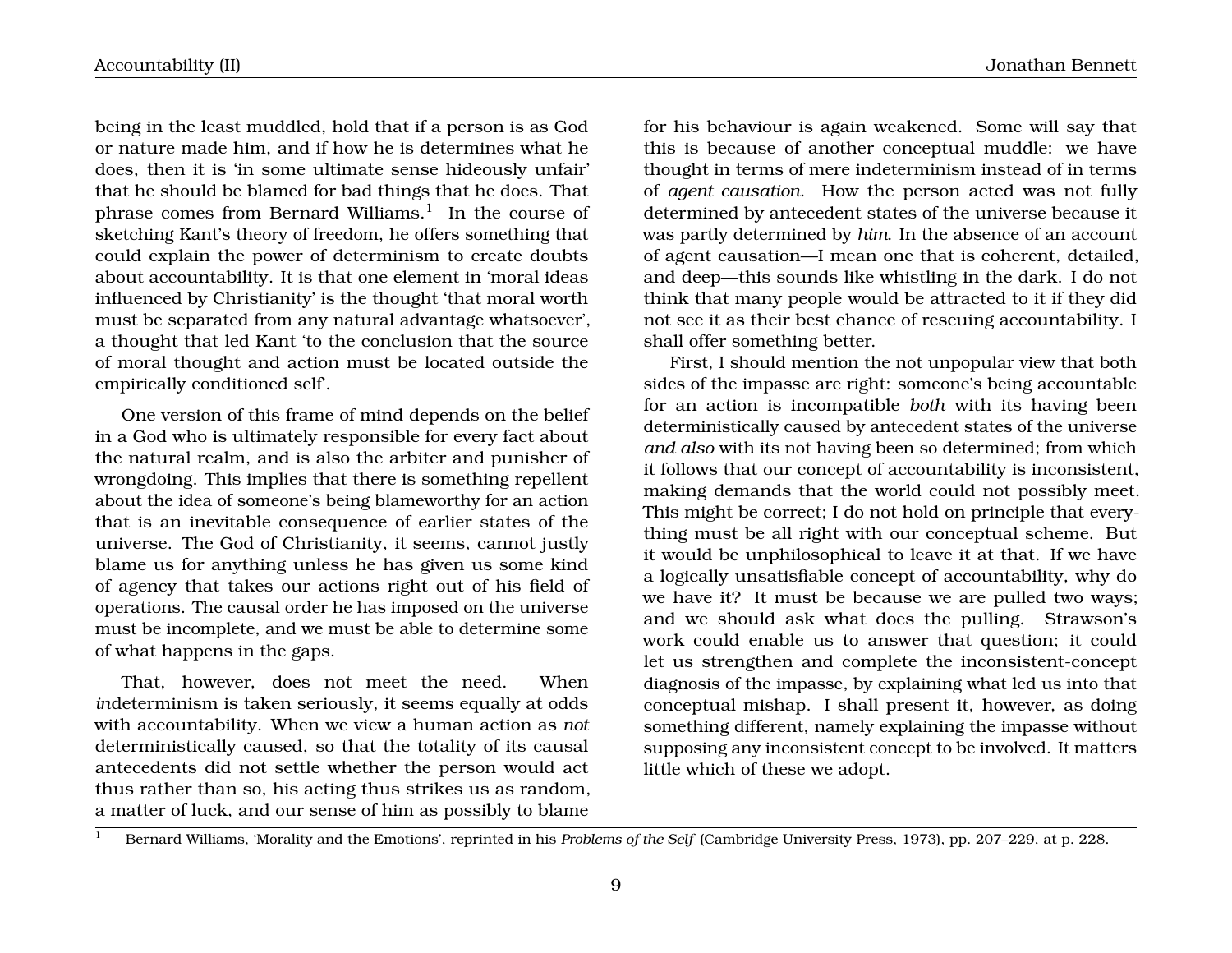The Strawsonian explanation for the impasse goes as follows. When we contemplate someone's action as the upshot of deterministic causes, we adopt the objective attitude towards him; our frame of mind encourages questions like 'What do we have here? How did this come about?' which naturally goes with the question 'How can we lessen (or increase) the chance that this will happen again?' That objectivity of attitude *dispels* reactive feelings, and their disappearance presents itself to us as the judgment that the person is not morally accountable.

When instead we contemplate the action as not arising inevitably from antecedent events, we again adopt an objective attitude towards him; we are again in the 'What do we have here?' frame of mind; and so again we are pushed out of reactive attitudes towards the person in respect of this action, and we think that this has involved our giving up the judgment that he is morally accountable.

What seemed to be this:

The proposition *that P* conflicts with the attribution of moral accountability, and so does the proposition *that not-P*,

from which we might infer that the concept of accountability cannot be satisfied, is really this:

> By actively raising the question '*P or not-P*?'—i.e. by thinking objectively about the action—we get into a frame of mind in which we cannot have reactive feelings; and their absence makes us reluctant to describe or treat the person as morally accountable.

Rather than moral accountability's being *logically* inconsistent with each *answer* to the question, reactive feelings are *psychologically* immiscible with the frame of mind in which the question is *asked*. The answer does not matter: the

objectivity of attitude that frames the question does the real work. Dostoyevsky described it memorably:

But what can I do if I don't even feel resentment?. . . My anger, in consequence of the damned laws of consciousness, is subject to chemical decomposition. As you look, its object vanishes into thin air, its reasons evaporate, the offender is nowhere to be found, the affront ceases to be an offence and becomes destiny, something like toothache, for which nobody is to  $blame.$ <sup>1</sup>

The affront ceases to be an offence, not because of what you find when you look but just because *you look*.

In what follows, I shall use the phrase 'naturalistic thoughts about x' to mean 'intense thoughts about the causes, whether deterministic or not, of x's behaviour'.

## **12. Dispelling and disqualifying**

The foregoing explanation requires **(1)** that when you are drawn by naturalistic thoughts about someone's actions towards the conclusion that he is not to blame for them, you are losing your feelings of indignation, etc.; and **(2)** that in such cases your feelings are being dispelled without being disqualified or shown to be inappropriate. Of these **(1)** seems clearly to be true: it fits what happens when people are swayed by Hospers's eloquent and persuasive Spinozist attack on accountability; $^2$  and I cannot imagine anyone thinking hard about the causation of behaviour while continuing to boil with rage against the malefactor. As for **(2)**: well, it would be absurd to accept that the feelings are being disqualified, in the absence of any account of how or why.

<sup>&</sup>lt;sup>1</sup> Fyodor Dostoyevsky, *Notes from Underground* (trans. J. Coulson, Penguin Books, 1972), p. 27 (ch. 1, section 5).

<sup>2</sup> Hospers, op. cit., pp. 119–127.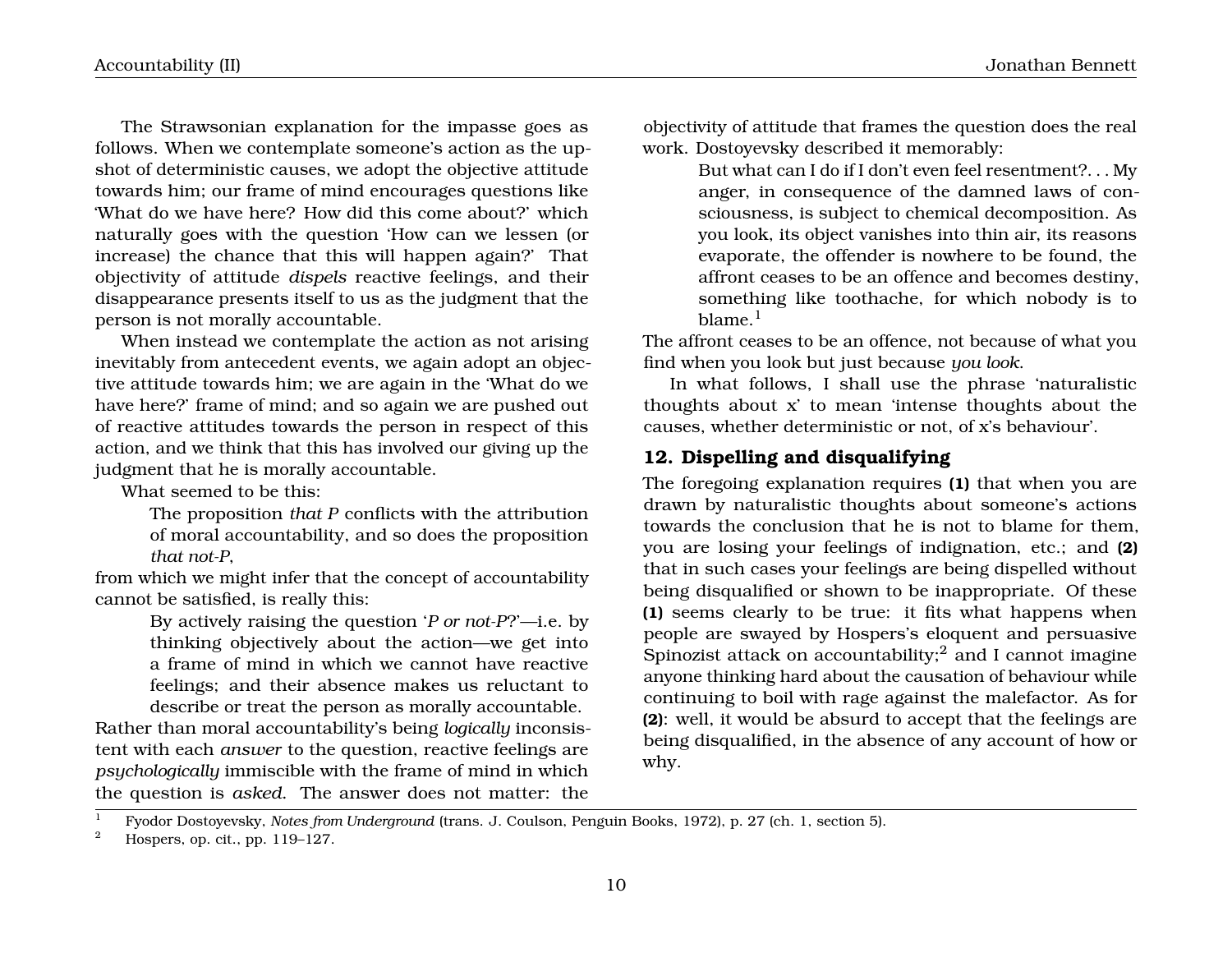Admittedly, I cannot explain how an intellectual operation can dispel a feeling without disqualifying it; but that gap in my position still leaves me with a reason for saying that naturalistic thoughts do not disqualify indignation, etc. If they did, the conclusion must be that if men are fit subjects of such thoughts, then we oughtn't to have reactive feelings towards them. But they *are* fit subjects for such thoughts—*everything* is—yet if we try to imagine our lives without reactive feelings we find ourselves (here I follow Strawson) confronted by a bleak desolation. We cannot be obliged to give up something whose loss would gravely worsen the human condition, and so reactive feelings cannot be made impermissible by any facts, e.g. the fact that men are natural objects about which naturalistic thoughts are possible.

That argument presupposes that the question 'Ought we to give up reactive feelings?' is a *practical* one. Anyone who construes it as such will agree with Strawson that it is to be answered 'in the light of an assessment of the gains and losses to human life' (p. 70); but is that the right way to construe it? It has usually been assumed that the decision about whether to permit ourselves indignation etc. must depend strictly upon whether our fellow humans are objectively (un)meritorious in some way which calls down blame or praise upon them. Even on the Strawsonian position which I am adopting, a theoretical question is involved: reactive feelings would be inappropriate if men couldn't enter into relations of love, hate, etc. But given that conduct lies within the large circle, the remaining question is a practical one which does not strictly depend upon the establishing of any further kind of fact about the present.

Strawson does not prove this; nor can I. But the literature contains no coherent account of any relevant 'further kind of fact' and Strawson offers a liberating hypothesis which enables us to dispense with this elusive theoretical item. It is reasonable to adopt his hypothesis if it stands up while every rival falls flat.

The greatest single achievement of 'Freedom and Resentment', in my view, is its showing how the question 'Ought we to retain praise, blame, etc.?' could be a fundamentally practical one rather than having a strict dependence upon a perpetually troublesome theoretical question. Construed as practical, the question is easy to answer.

Strawson emphasizes—more than I would want to—that we could not possibly relinquish all reactive feelings. Still, ought we to try? Ought we to strive in that direction? We do have a live question about what course we should steer, and I have been expounding Strawson's answer to it.

## **13. Harmful kinds of reactive feelings**

Even if we should not set ourselves against all kinds of reactive feelings, perhaps some should not be retained. Some people think it would be better if we lacked resentment and anger, etc., while retaining gratitude and every sort of love, etc.

I have heard it argued that this semi-Spinozist ideal is self-defeating, because the non-adverse reactive feelings require the adverse ones. For instance: 'You can't really love someone with whom you never get angry.' Clearly, some people hold that view of love, but the mere existence of such certainties does not count for much: men have thought that you can't really love a woman whom you never beat. I don't advocate the semi-Spinozist ideal, but I offer it as needing discussion even if one follows Strawson in rejecting the complete Spinozist ideal of relinquishing all reactive feelings.

Strawson would reject the semi-Spinozist ideal, I believe. He characterizes reactive attitudes as essentially 'participant',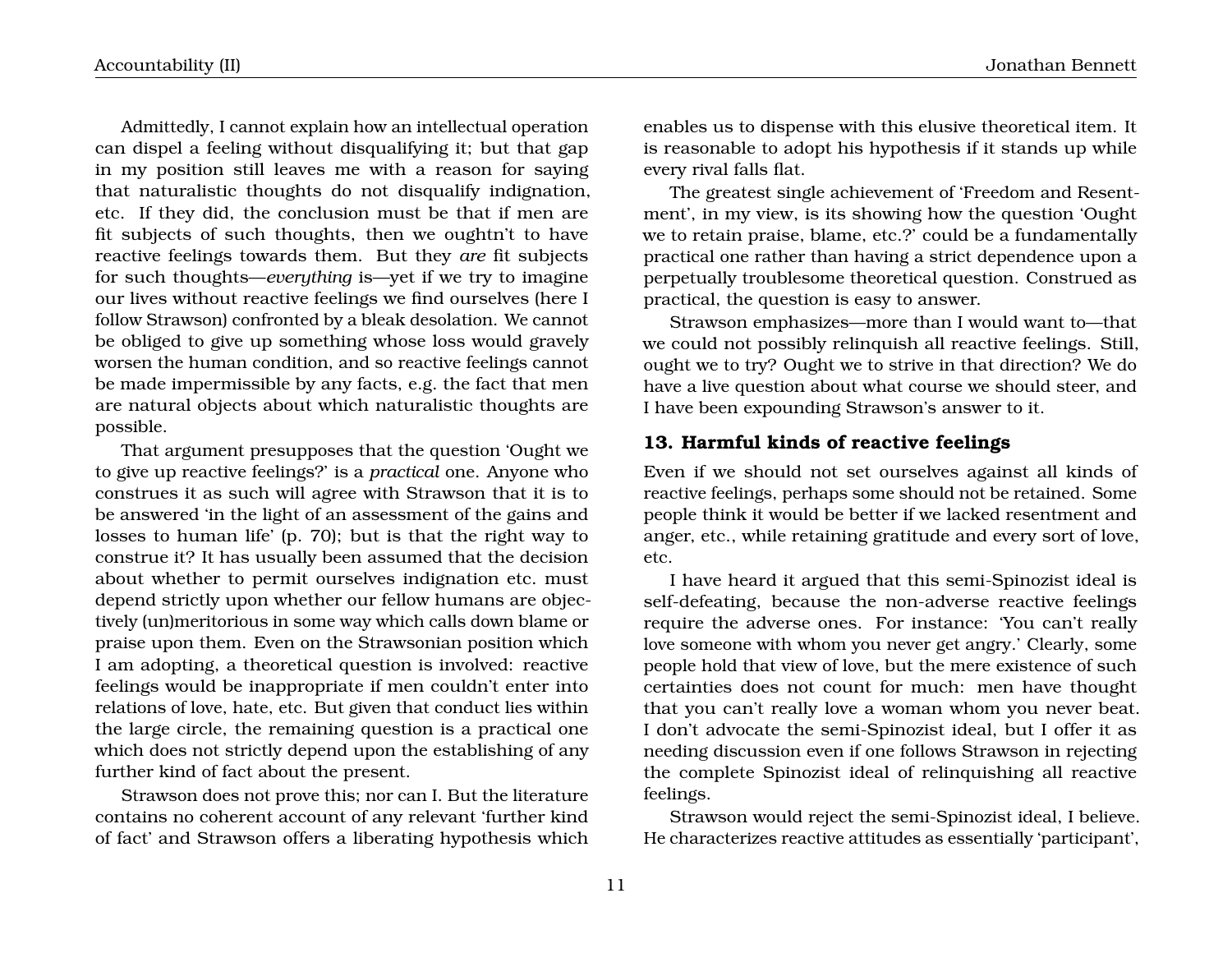and associates 'sustained objectivity' with 'isolation'; and this suggests that the semi-Spinozist ideal would involve our participating in personal relations only while they please us, and withdrawing into 'isolation' whenever others behave in ways we regret. Put like that, it sounds unattractive; but I reject this formulation of the issue because reactive attitudes should not be allowed to claim the whole territory of 'participant' relationships. A therapist and her client can be closely *involved* with one another, in a therapeutic programme in which they both *participate*; but that involvement might be untouched—at least on the therapist's side—by anything Strawson would call 'reactive'.

Some people may think that we should at least try to relinquish adverse reactive feelings about ourselves, especially guilt and remorse. This could be called the Yeatsian ideal:

I am content to follow to its source Every event in action or in thought; Measure the lot; forgive myself the lot! When such as I cast out remorse So great a sweetness flows into the breast We must laugh and we must sing, We are blest by everything, And everything we look upon is blest.<sup>1</sup>

What is in question in the third line is not the 'reactive' kind of forgiveness that Strawson talks about (p. 63), but rather the kind that consists in opting out of blame and into objectivity of attitude, into 'measuring the lot'—the sort that supplies whatever truth there is in *Tout comprendre, c'est tout pardonner*. Yeats's rejection of remorse was part of his fight against 'emotions;. . . in which there is not an athletic joy'; this was not a rejection of all adverse reactive feelings, for 'indignation is a kind of joy'. Remorse, he rightly thought, isn't.

This Yeatsian (or demi-semi-Spinozist) ideal need not make us complacent about our past wrongdoings and failures: complacency can be warded off by self-criticism, which is consistent with perfect objectivity of attitude. To be self-critical and self-corrective, we need standards by which to judge our behaviour; but neither the Yeatsian ideal nor the all-in Spinozist one offers the slightest impediment to our judging some actions to be good or right or successful and others to be bad or wrong or failures. Without having any tendency to remorse or guilt, I may resolve not to harm other people, and when I do harm someone I may regret this very much, and be concerned to find out what went wrong—'measure the lot'—and correct it.

I don't endorse the Yeatsian ideal either; but like the semi-Spinozist one it is worth thinking about.

## **14. The other two categories**

Strawson's account starts with 'personal' reactive attitudes and then adds to them self-reactive attitudes and impersonal or moral ones. Let us examine these two additions.

First, I should say more about how personal reactive attitudes are introduced. Having instanced some of 'the many different kinds of relationship which we can have with other people', Strawson remarks that 'in general, we demand some degree of goodwill or regard on the part of those who stand in these relationships to us' (p. 63); and he represents personal reactive attitudes as essentially a person's response to the goodwill, indifference, etc. of those with whom he is suitably interrelated. These two elements—kinds of relationship, and demands for goodwill within them—generate the two parts of Strawson's line around accountability: the agent is not to

<sup>1</sup> W. B. Yeats, 'A Dialogue of Self and Soul', in his *Collected Poems* (Macmillan, 1952) at p. 267.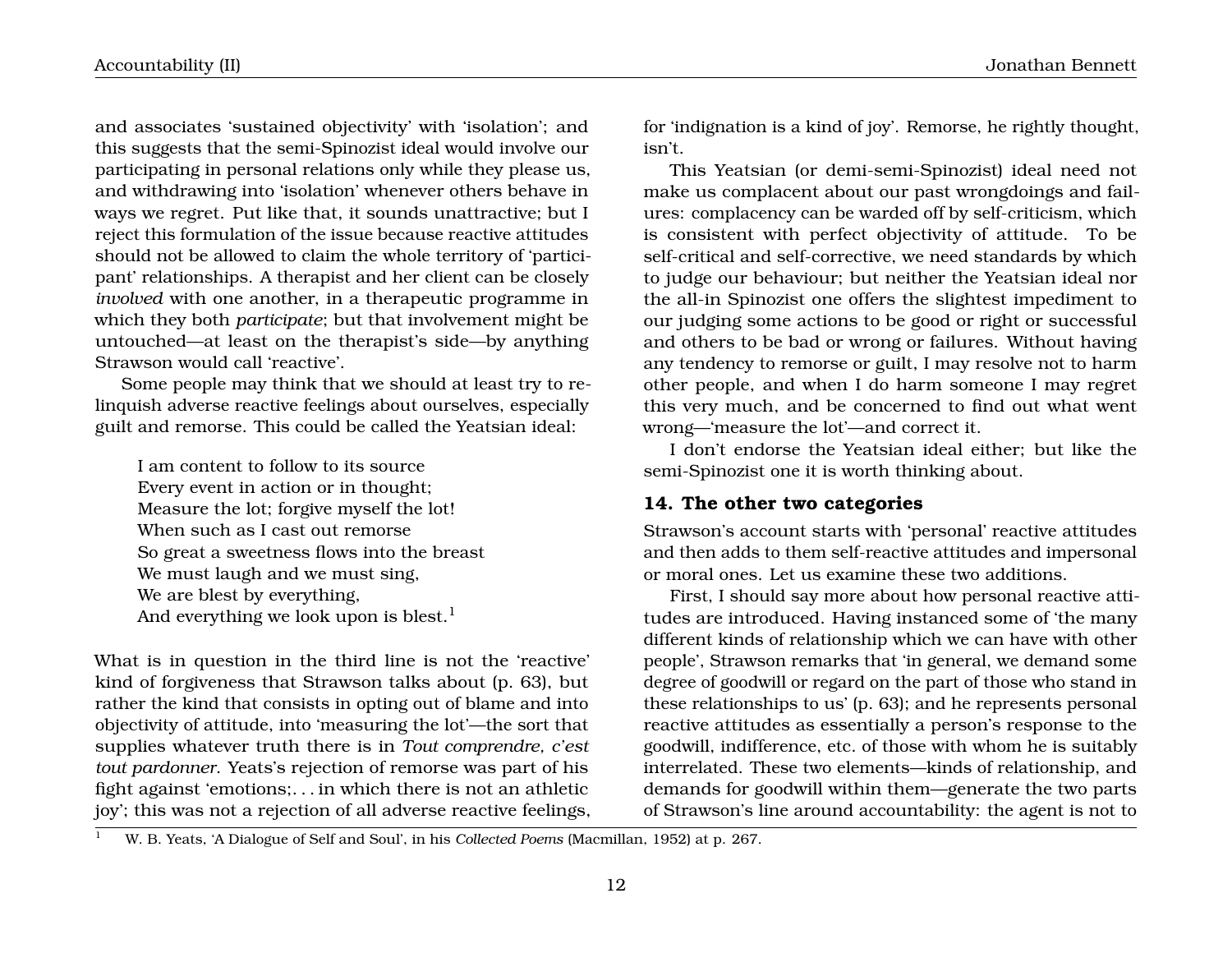blame because he is incapable of entering into relationships of the relevant kind, or because his action did not really manifest a lack of goodwill. That collaboration between the two elements is a smoothly efficient affair, increasing one's confidence that Strawson has them right.

Confidence wanes, however, when one looks at the extension of the account from personal reactive attitudes to impersonal and self-directed ones (pp. 70–74). Here, Strawson makes one of the two elements do all the work. He connects personal reactive attitudes with the demand that others show goodwill towards oneself, impersonal ones with the demand that others show goodwill towards men in general, and self-directed ones with the demand upon oneself that one show goodwill towards others. Nothing is said about any interpersonal relations within which such demands arise; and indeed Strawson says explicitly that the moral reactive attitudes 'permit. . . a certain detachment' (p. 62) and remarks on their not needing to include 'antecedent personal involvement' (p. 73). The impression is conveyed that to have impersonal or self-directed reactive attitudes is just to 'acknowledge the claims' of men upon men or of others upon oneself. Strawson does not quite say this, but it is suggested by his silence regarding what else is involved in these two kinds of reactive attitude.

But there must be more to them than that. I might 'acknowledge' your 'claim' to my goodwill, and thus regret my failures to give it to you, yet handle these lapses through self-criticism and self-amendment with no tincture of guilt or remorse; in which case I acknowledge the claims but do not have the corresponding kind of reactive attitude (unless Strawson counts self-criticism as 'reactive', in which case I am lost). Analogously, I might hold strongly that

In his Reply Strawson wrote: 'I freely admit that 'acknowledgment of claims' is too weak a phrase.'<sup>1</sup>

#### **15. Relocating one element**

Personal reactive attitudes are introduced, as I have noted, through the notions of claim-to-goodwill and interpersonal relation. Now, Strawson speaks of the goodwill that is demanded in certain relations; but isn't it also demanded outside of them? And cannot the latter demands also generate reactive attitudes? And, to take in some of the territory not covered by 'claim', cannot gratitude, for instance, occur without any antecedent personal involvement? 'But in all these cases'—you might say—'there is the "involvement" created by the very behaviour to which the reactive attitude is a response.' That is true, but Strawson is not thinking of kinds of involvement or 'interpersonal relation' that could be created just by kicking somebody or throwing him a coin. A large theme in 'Freedom and Resentment' is the contrast between the involvements that go with reactive attitudes and the 'isolation' that would be entailed by their absence, as well as the 'relief from the strains of involvement' (p. 69) that comes from replacing reactive attitudes by the

people should show goodwill towards one another, yet not be indignant when they fail to do so; for I may adopt a non-reactive, clinical, corrective, objective attitude to every instance I encounter of man's inhumanity to man. I submit that the answers to the questions 'Why does he regret [welcome] that action?' and 'Is his response reactive?' are logically independent of one another. If they are, then impersonal and self-directed reactive attitudes cannot be fully explained in terms of the acknowledging of claims: those 'acknowledgements' explain welcomes and regrets, but cannot explain the reactiveness.

Strawson, 'Replies', op. cit., p. 266.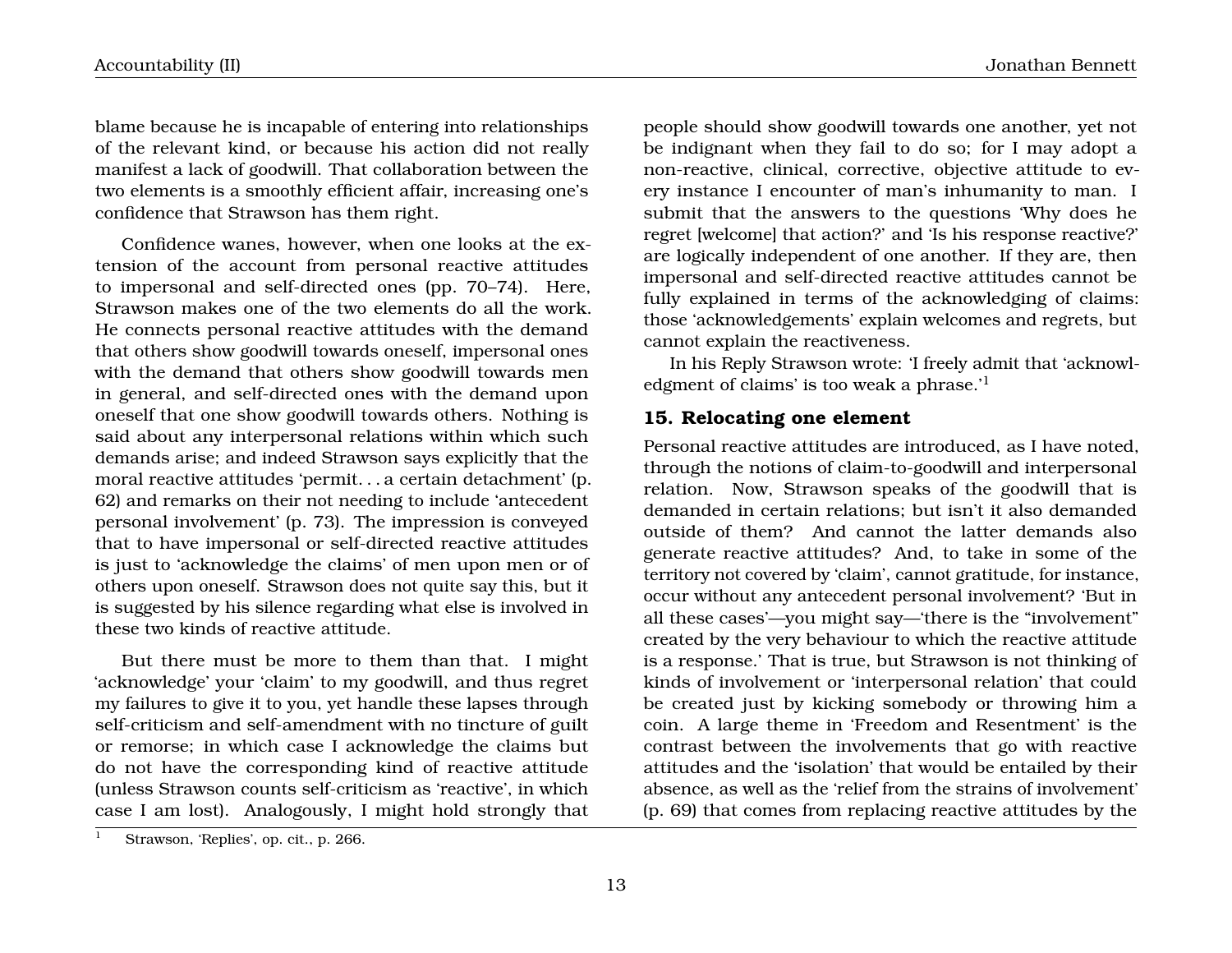objective one; and all of that is reduced to nonsense if one construes 'involvement' etc. so as to include mere helpings and harmings.

As for the converse: Strawson clearly implies that the fact that ill-will occurs within a relationship of the emphasized sort does not guarantee that the response to it will be reactive.

One might conclude that the notion of interpersonal relation is not supposed to help explain what a personal reactive attitude is, and is offered only as part of the natural history of reactive attitudes—a mere description of their place in our lives. But that is hard to reconcile with the amount of weight Strawson seems to lay upon such expressions as 'participant' and 'non-detached'. Fortunately, there is another way out.

It is to give the notion of an interpersonal relation (of the relevant kind) a role in the analytic or explanatory part of the account, but not quite the role initially allotted to it by Strawson. What should be emphasized, I suggest, is not the relations *within* which reactive attitudes arise, but rather the relations *towards* which they point. If I resent someone's treatment of me, there may have been antecedently no special kind of relation between us; but my very resentment creates one, or sets the stage for one. I cannot say precisely what the 'special kind' is: that belongs to the problem of *defining* 'reactive', which I kicked around in the original version of this paper and now set aside. But any attempt to solve that problem, provide that definition, should be helped by the point I am now making: the participations and involvements that Strawson emphasizes should be seen not primarily as the ground in which reactive attitudes grow but rather as embodied in or consequential upon them; not as required in the past or present, but as implied or suggested or invited for the future.

This idea, though implicit throughout most of 'Freedom and Resentment', needs more explicit emphasis than Strawson gives it. It could lead to a tightening of the curiously loose and structureless paragraph in which 'reactive attitudes' are first introduced (pp. 62–63). It could also let us strengthen a soft spot in Strawson's rationale for the line around the concept of accountability. The reason why 'seeing someone [as] deranged or compulsive' tends to 'set him apart from normal participant reactive attitudes' (p. 9) is that those attitudes connect with normal interpersonal relations. Connect how? If reactive attitudes essentially embody or point towards or prepare for interpersonal relations, then it is clear how someone's incapacity for the latter makes it inappropriate to have reactive attitudes towards him. But if the connection is just that reactive attitudes (should?) arise out of events between people who are interrelated, it is not clear how the argument runs. It would apparently have to put 'He is deranged' on a par with 'He is a stranger to me'; in each case there is no significant relationship between us, and so (for some still unclear reason) it would be inappropriate for me to have a reactive attitude towards him. Things go better if when reactive attitudes are seen as pointing towards possible or imagined future interpersonal relations rather than as growing out of past ones. (That view of them, incidentally, agrees with the etymological roots of 'attitude', which comes from the Latin *aptus*—apt or fit for a given kind of action.)

By relocating the notion of interpersonal relation in this way, we get good help with Strawson's extension of his account to cover the other two categories of reactive attitudes. A self-reactive attitude does involve an important 'interpersonal' relation: remorse, for instance, can be represented as a confrontation—with an accusing glare on one side and downcast eyes on the other—between one's present self and some past self. I offer this as a realistic view of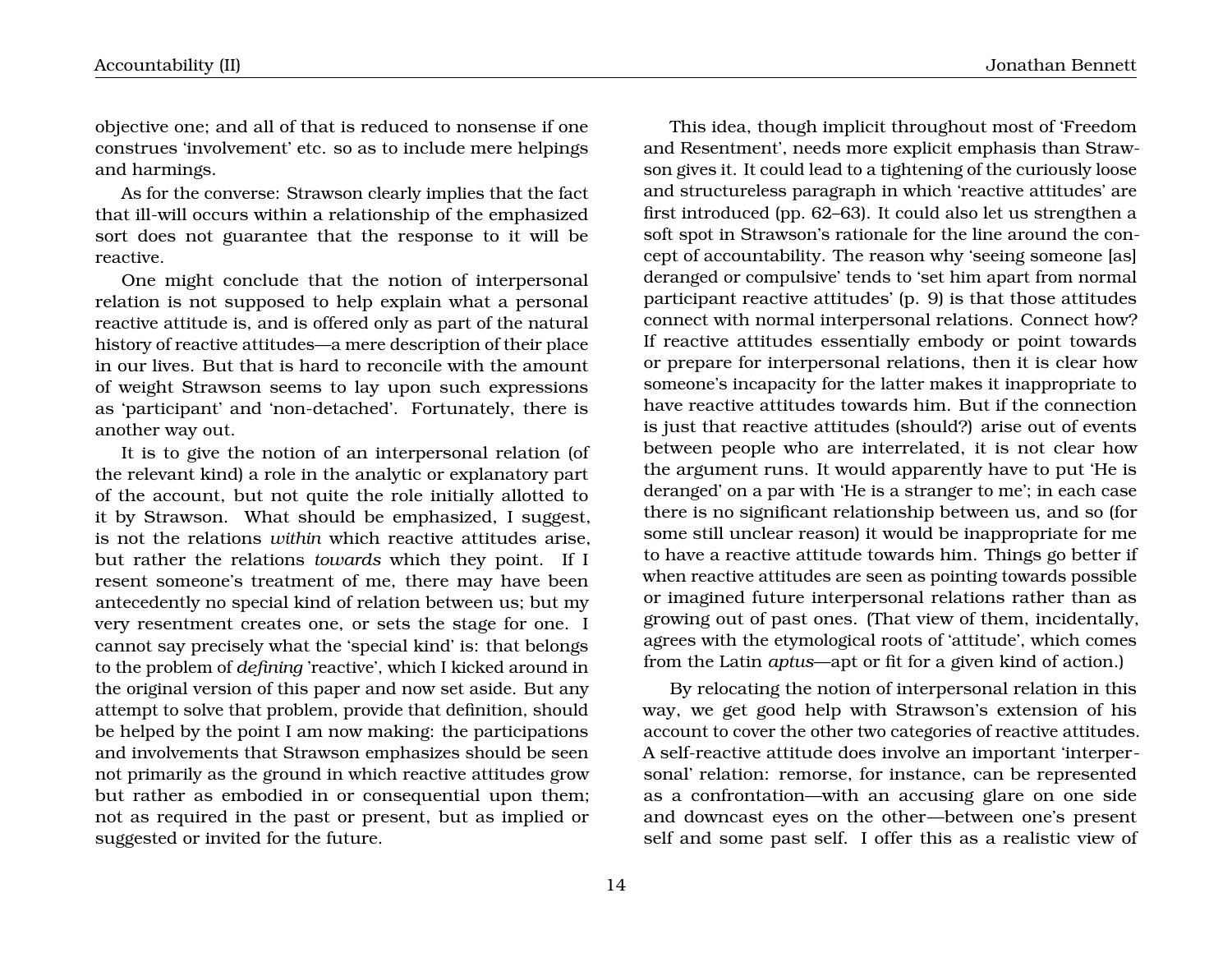what self-reactive attitudes are like, though admittedly a still incomplete one; and as better than an account that focuses on the acknowledging of claims.

Similarly with impersonal reactive attitudes: moral indignation—we can now say—involves actually or imaginatively putting oneself into, or readying oneself for, a special kind of relation, with the person towards whom the indignation is directed.

This in turn throws light on Strawson's view that 'moral' reactive attitudes are significantly more 'detached' than personal ones are. In my revised version, the important kind of 'interpersonal relation' is equally present in both categories. Often in moral cases the attitude is only an entertaining of an imagined relation, but the same is true in many personal cases, e.g. gratitude to a dead benefactor, anger at an unidentified thief, resentment towards an oppressor whom one hopes never to see again. There is this much in Strawson's thesis: a reactive attitude of the kind he calls 'personal' is a response to someone's attitude towards oneself, and so personal reactive attitudes must be in that sense self-involving. But I see no reason to think that they must pertain to the important kinds of interpersonal relation to a greater degree than the 'moral' ones do.

This presumably connects with Strawson's suggestion that 'the tension between objectivity of view and the moral reactive attitudes is perhaps less than the tension between objectivity of view and the personal reactive attitudes' (p. 73). I can find no reason to agree with this. (Indeed, severe objectivity seems more apt to banish a blaming attitude than a resentful one; but the evidence for this might be reinterpreted as showing that objectivity is harder to achieve where one's own interests are concerned. So that is a stand-off.) I can only conjecture that Strawson was guided here by the idea that moral reactive attitudes are significantly

more 'detached' than personal ones are; so this is another burden which is lifted from our shoulders if the notion of interpersonal relations is relocated in the manner I have advocated.

The relocation may also contribute a little towards explaining why reactive attitudes will not mix with the objective attitude. (Some people claim that the two can cohabit in *their* minds, where reactivity persists even when they 'look' with Dostoyevsky or 'measure the lot' with Yeats. This conflict of testimony could reflect our unclarity as to what the issue is; but the phenomenon may be subject to real interpersonal variation. Still, something needs explaining here.) Strawson does not discuss why there should be any conflict or tension, merely emphasizing how *different* the objective attitude is from reactive ones; but why does that set them against one another? Is it just a matter of the limits on how much mental variety one can manage at a single time—limits which a virtuoso of the inner life might transcend through practice? I tentatively suggest a different account. Reactive attitudes essentially prepare for personal interaction of a certain kind, while the objective attitude prepares for inquiry, and these two sorts of activity are somehow incompatible. If that is right, the two sorts of attitude are derivatively in conflict, like simultaneously readying oneself for a sexual encounter and for giving an after-dinner speech. Even if that is right, however, more work has to be done to make this matter clear.

#### **16. Generalizing the other element**

The relocation of the notion of interpersonal relation frees us to reconsider the demand-for-goodwill element in the account. It is salutary to be reminded of how much we care about the attitudes of others towards ourselves and towards one another; but I contend that this 'caring' belongs to the natural history of reactive attitudes rather than to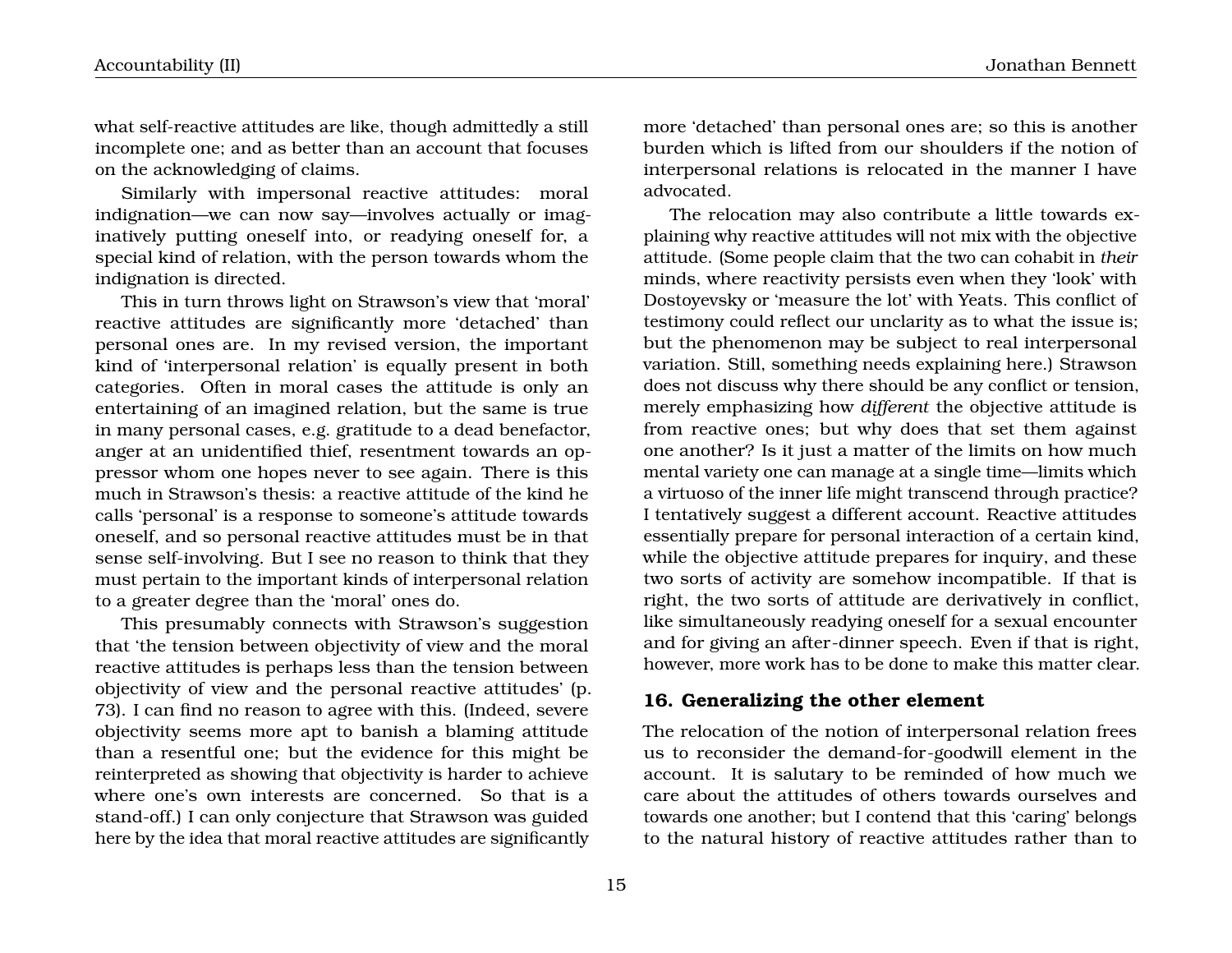the elucidation of 'reactive attitude'. We can understand the idea of someone's being genuinely morally indignant over someone else's attitude to natural beauty, for instance; and so moral indignation does not have to be a response to someone's attitude towards people. If nothing else really merits moral indignation, that is a substantive moral truth rather than a fact about the concept of moral indignation.

Essentially the same point holds for non-moral reactive attitudes, but here there is a terminological snag. Strawson assumes—rightly, in my view—that an attitude counts as 'moral' only if it rests on a general principle, or anyway on something that does not essentially refer to any particular item. So an attitude of mine is not moral if its basis essentially involves myself: I am morally indignant at your contemptuous attitude towards a benefactor, but I resent your contemptuous attitude towards me. But the basis for an attitude might lack generality—thus depriving the attitude of the status of 'moral'—in some quite different way. For a bit of behaviour might enrage me on a particular occasion, although it neither infringes any general principle that I hold nor essentially involves myself. For instance, I take no general stand on attitudes to natural beauty, but on this one occasion it just makes me angry to see a man walk unheedingly past the masses of Alpine Lilies and Indian Paintbrush. Or I have an unreasoned 'thing' about Bruckner, which leads me to feel something like gratitude towards anyone who loves his music. That anger and the 'gratitude' are both reactive, I suppose; but they are not 'moral', since one concerns a particular occasion and the other a particular person, and neither rests on general principles. But neither of them fits comfortably under Strawson's label 'personal reactive attitude', since that label so naturally suggests an attitude which responds to someone's attitude to oneself.

I suggest, therefore, that the two basic categories of reactive attitudes are 'non-principled' and 'principled' (or 'moral'), with 'personal' as an important species within the former.

As for self-reactive attitudes: some of them are principled and some are not; for an attitude of self-censure or self-congratulation may, but need not, rest upon some principle that one holds. Strawson focuses primarily on the principled ones—which rest on one's acknowledgement of others' claims on one's goodwill—and perhaps they matter most. But there are others, such as self-reproach for having made a fool of oneself in public. Incidentally, Strawson's use of the word 'moral' is unsatisfactory on any showing, for his 'moral' category positively excludes self-reactive attitudes. Admittedly, what is 'moral' must have a general basis; but that is no obstacle to allowing that self-reactive attitudes can be moral. My remorse over my cruelty is as principled as my indignation over yours.

So much for taxonomy and terminology. Returning now to the substantive point: I suggest that although it is all right to tie reactive attitudes to responses to *somebody's attitude*, it is unduly narrowing to tie them to responses to *somebody's attitude towards somebody*. The '. . . towards somebody' bit looms large in the natural history—and perhaps also in the ethics—of reactive attitudes, but not in the account of what reactiveness is.

When the account is thus generalized, it covers cases that are untouched by Strawson's treatment. Also, as I have show, it forces us to make independently worthwhile revisions in the taxonomy and terminology. And, finally, it makes no difference to the relevant part of Strawson's rationale for the line around accountability. For that concerns cases where, despite appearances to the contrary, 'the agent's attitude and intentions [are] what we demand they should be' (p. 65);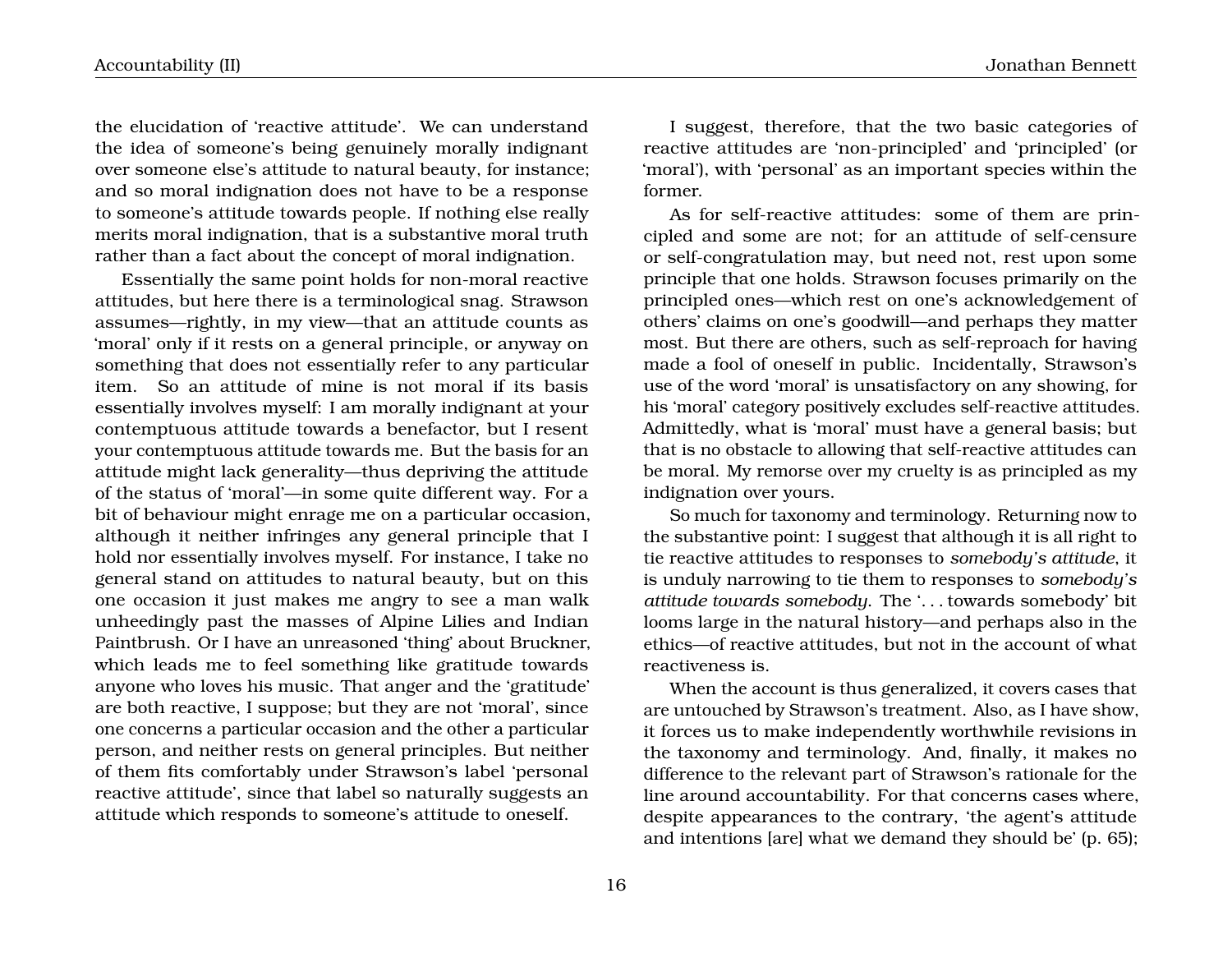and this need not draw on the idea that the relevant 'attitude' must be towards one or more people.

#### **17. A problem about punishment**

This work of Strawson's supplies a basis for clearing up some long-standing troubles concerning the justification of punishment. I plan to explore this topic more fully elsewhere, but the pointers I give here may be of some use.

Here is a convict; how should we treat him? There are two ways of coming at an answer to this. **(1)** The forward-looking way says that we must consider only what treatment will maximize utility, that is, do the most over-all good. For present purposes it does not matter how that good is distributed between reforming the convict, deterring him and others, placating victims and their kin, and so on. **(2)** The partly backward-looking way says that we must also take into account a fact about the past, namely the fact that he did commit a crime together with the facts about how grave a crime it was.

Those who confine themselves to approach **(1)**— 'utilitarians', for short—are accused of paying no attention to guilt or innocence. When someone has been *wrongly* convicted of a crime, it may be best over-all if he is nevertheless treated in a punishing way. This offends our sense of justice, as does the related possibility that someone who is guilty of a minor crime may on utilitarian grounds be assigned a harsh punishment. (In this context, the relevance of whether there was a crime stands or falls with the relevance of how grave a crime it was. I find it helpful to think of innocence as committing a crime with gravity = 0, and to think of not being punished as receiving punishment with severity = 0.) The utilitarian can argue that it is not so easy to describe a case where utility really *would* be maximized by a deliberate injustice—penalising an innocent person, or penalising a

guilty one with a harshness disproportionate to the gravity of his crime; and we can trade intuitions about cases. For most of us, though, the question of whether and how gravely the person has offended is *directly* relevant to whether and how he should be punished; which is to say that we favour approach **(2)**.

The word *desert* and its kin naturally come in here: the facts missed by utilitarianism relate to what the person in the dock *deserves* to have done to him. This, however, does not explain much. To say that offenders deserve to be punished is to imply that their guilt is a reason—a direct, immediate reason—why it is all right to punish them. We can agree with this while still wanting to know why it is so, wanting to get this judgment from something deeper and/or more general; and the mention of 'desert' does not supply it.

Indeed, desert is not much of a concept: I can find almost no serious attempts to explain or analyse it, and I have never seen it being used in an argued defence for either answer to the most important question involving it:

If someone deserves to be punished in a certain way, does it follow that he *ought* to be punished in that way, even if the over-all consequences would be better if he were punished less severely or not at all?

More briefly:

Do facts about someone's desert ever imply that he should be punished against utility?

The literature contains firm affirmative answers, and equally robust negative ones. The latter come mostly from people who acknowledge that desert theorists used to answer that Yes, people ought to be punished as they deserve, even against utility, but that in these enlightened times nobody believes that any more. These pronouncements, pro and con, are never accompanied by arguments in which the concept of desert is at work—or indeed by arguments of any other kind.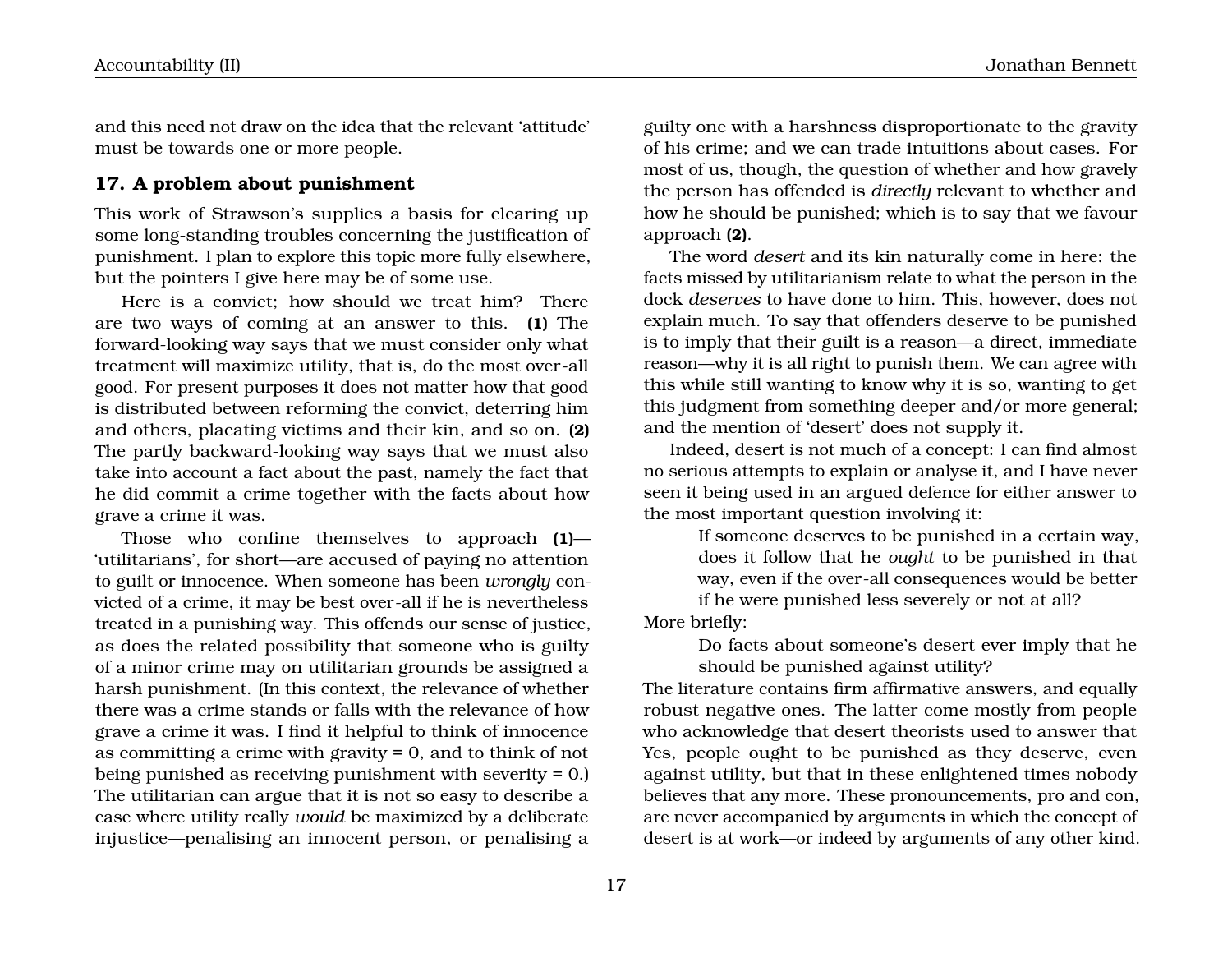This is a striking manifestation of the concept's theoretical poverty.

As a matter of morality, I take my stand with those who say not merely that we are never morally required to punish against utility but that we are morally required not to do so, but I also hold that the maximizing of utility is not the whole basis for a system of punishment. I want a *basis* for that pair of moral intuitions—something deeper and more general from which they follow. That is what can be found in Strawson's 'Freedom and Resentment'.

## **18. Outline of a theory of punishment**

A defensible penal action does over-all good by means that bring suffering to one person. Not being outright utilitarians, we are not always willing to avail ourselves of opportunities to do this. Suppose that ceremonially hurting one randomly chosen person would be sure—through some mysterious but well-tested mechanism—to reduce the incidence of some really nasty disease. Most of us would be reluctant to go through with the ceremony, even if we judged that that one person's suffering would be less bad than a state of affairs in which the disease is endemic.

Why? We are moved by sympathy for the one person—a fellow-feeling for someone in distress—but sympathy should have a place on the other side of the equation as well. Why does it not? Or why, at any rate, does it function differently there? Well, for most of us, harm to an identified person outweighs help—or lessened harm—to an unidentified group. Even when punishing a particular criminal will certainly bring benefits, we may be unable to point to any particular people as the beneficiaries. There may indeed *be* no people of whom it is determinately the case that *they* would benefit from this convict's being punished. This seems to affect

our moral thinking. We serenely launch building projects in which probably some workers will die; compare that with how we react when a particular child is trapped in a well.

There are other possible contributors to our unwillingness to hurt one in the interests of many, though they do not do much credit to our intelligences. Anyway, we *are* in general reluctant to harm one person in the interests of many, and that reluctance seems unbudgeable. I shall take it as a given and work on from there.

Now, *punishing a criminal* should be seen, I submit, as a species of *hurting one person in the interests of many*. The moral or emotional obstacle to doing that is less in this species than throughout the rest of the genus; the fact that the one has committed a crime makes a difference. 'Because criminals deserve punishment', some will say. I agree, but I cannot make attributions of desert *explain* anything. The best answer I can find looks not to our moral principles but rather to an aspect of our nature lying deeper than our moral principles and helping to produce them and—insofar as anything can—to justify them. In blaming a convict for his behaviour, we do not assent to a proposition about him but rather adopt towards him the reactive attitude that Strawson calls 'vicarious resentment', or resentment on behalf of his victims; this essentially involves at least incipient hostility or ill-will towards its object; and this makes us less unwilling for its object—in our present case, the convict—to be hurt in the interests of the greater good. We already have indignant, offended or resentful feelings towards him, and these reduce our unwillingness that he should be made to suffer for the general good. Thus Adam Smith:<sup>1</sup> 'Gratitude and resentment...are the sentiments which most immediately and directly prompt to reward and

<sup>1</sup> Adam Smith, *The Theory of Moral Sentiments*, ed. D. D. Raphael and A. L. Macfie (Oxford University Press), 1976), pp. 69, 70.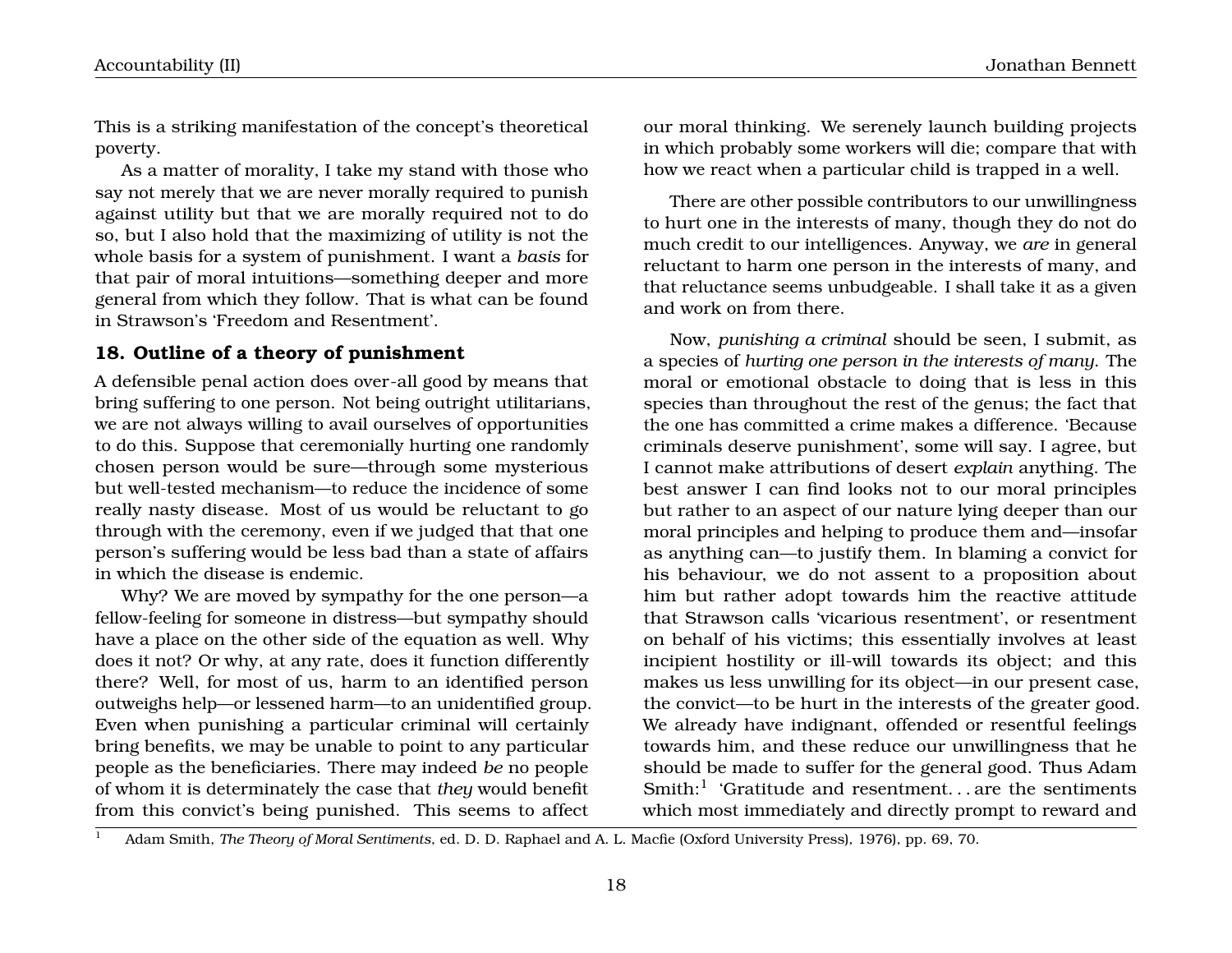to punish. . . That action must. . . surely appear to deserve punishment which everybody who hears of it is angry with, and upon that account rejoices to see punished'.

That underlies the common idea that *it is all right to punish the guilty*. From a starting-point that differs from utilitarianism because it involves a reluctance, in many cases, to do good by inflicting suffering on one person, we introduce resentment and its vicarious analogue, blame, to lessen that reluctance and bring us closer to utilitarianism. Why is it generally wrong to punish the innocent? Because the explanation of why it is right to punish *anybody* applies only to the guilty.

This account of punishment has two desirable features. **(1)** It does not morally permit us—let alone require us—to punish someone more harshly than would maximize utility. The source of that feature of the account is not a mere add-on, but rather the account's driving force, namely the thesis that punishment is to be engaged in only as a way of doing good. And room is made for this by a basic fact about reactive attitudes, namely that they are sometimes permissible *and never required*. That secures that nothing in the nature of things can require us to punish someone if considerations of utility go against our doing so.

It is also a merit in this account that it provides a *direct* relevance between gravity and severity—doing this right out to the end of the scale where innocence is directly a reason for not punishing the person at all. We are initially morally reluctant to punish anyone, and for an innocent person nothing overcomes that reluctance. Similarly, nothing much overcomes it in the case of a mild offender. In this theory of punishment, innocence and degrees of severity are relevant not only because of the traces they will leave in the future

but also directly.

This account puts an openly retributivist element into punishment: in it, the willingness to punish someone arises *directly* from the belief that he has committed a crime. Some defenders of retribution have taken pains to prevent it from brushing up against the idea of revenge, which they think would taint it. I have no such scruple. While I do not find it helpful to describe the crucial reactive attitude as 'vengeful', it certainly has the same human roots as the desire for vengeance.

Although my account is retributivist, it frames punishment within utilitarian considerations, not allowing any punishment that goes against utility. Sher writes: 'To assert that we can justify punishment only by showing that it brings advantages is to beg the question against retributivism.'<sup>1</sup> Though that is plausible, I have shown it to be false. Griffin writes:

What would be entirely wrong would be to try to introduce utilitarian reasons into desert. As we have seen, it destroys a response to inject extraneous considerations into it, and utilitarian reasons are extraneous. Authenticity is not merely the best or purest form of responses such as admiration, gratitude, or appreciation; it is the only form.<sup>2</sup>

That looks like a partial list of reactive attitudes, and I suppose that Griffin would include resentment in it (though he does not mention Strawson's work). I agree that one cannot adopt a reactive attitude for a purpose: there cannot be contrived or considered or judicious resentment. But that does not place such a high barrier between punishment and utility as Griffin apparently wants to erect there. Reactive attitudes are essentially spontaneous, adopted without the

<sup>1</sup> George Sher, *Desert* (Princeton University Press, 1987), p. 74.

<sup>2</sup> James Griffin, *Well-Being, its Meaning, Measurement, and Moral Importance* (Oxford University Press, 1987), p. 74.